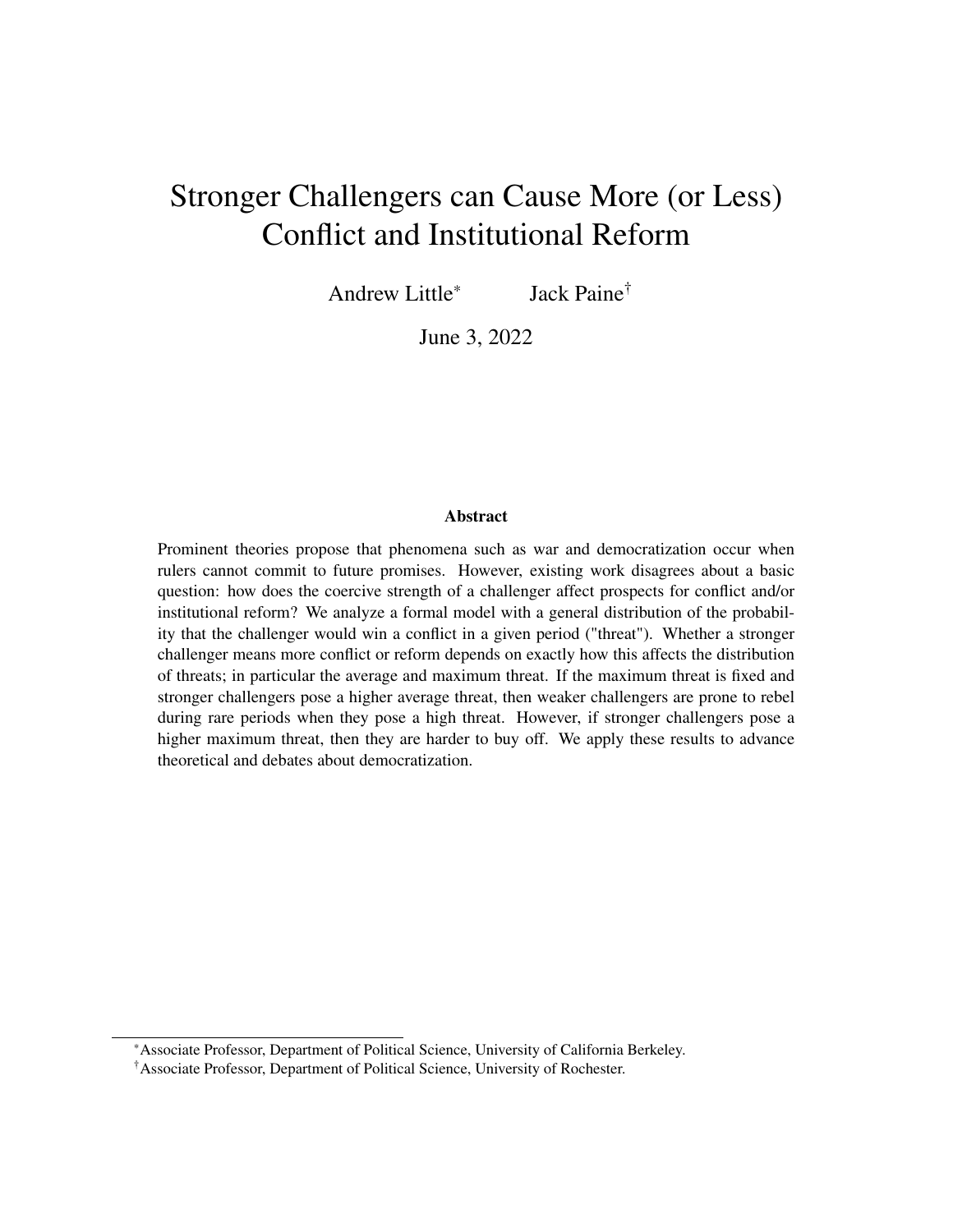# 1 Introduction

Why do countries vary in their incidence of civil or international conflict? Why do some countries democratize? Under what conditions do dictators share power? Much existing research points to *dynamic commitment problems* to explain these varied phenomena.<sup>1</sup> The core premise is that an actor who controls a flow of rents, such as a government, cannot commit to promises about how they will distribute spoils in the future. Limited commitments make any challenger—for example, a domestic opposition group or foreign adversary—anxious about its future interactions with the government.

Limited commitment ability matters because, in most foreseeable real-world scenarios, the challenger's threat fluctuates over time. Sometimes the domestic masses have favorable opportunities to mobilize anti-government demonstrations, and sometimes they do not. Sometimes foreign states enjoy economic booms that bolster their military strength, and sometimes they do not. If the challenger poses a threat today but not tomorrow, they will lose their ability to compel the government for concessions. Consequently, limited commitment can cause a temporarily strong challenger to fight the government. Alternatively, a credible threat may compel the government to reform institutions, which would bolster their commitment to share spoils with the challenger in the future.

This style of argument is pervasive because the core intuition is straightforward, compelling, and broadly applicable. However, a basic, substantively important question remains ambiguous: do coercively stronger challengers make conflict and/or institutional reform more or less likely? How does a bigger non-elite class, a better-organized civil society, or a more advanced neighboring state affect these outcomes? These are widely debated questions in broader literatures within

<sup>&</sup>lt;sup>1</sup>For democratization, see Acemoglu and Robinson (2006); Ansell and Samuels (2014); Leventoğlu (2014); Dower et al. (2018). For authoritarian power sharing and democratic separation of powers, see Helmke (2017); Christensen and Gibilisco (2020); Meng (2019); Powell (2020); Paine (2022). For civil conflict, see Fearon (2004); Chassang and Padro-i Miquel (2009); Walter (2009); Powell (2012); Gibilisco (2021). For international war, see Fearon (1995); Powell (2006); Debs and Monteiro (2014); Krainin (2017). For the general mechanism, see Powell (2004).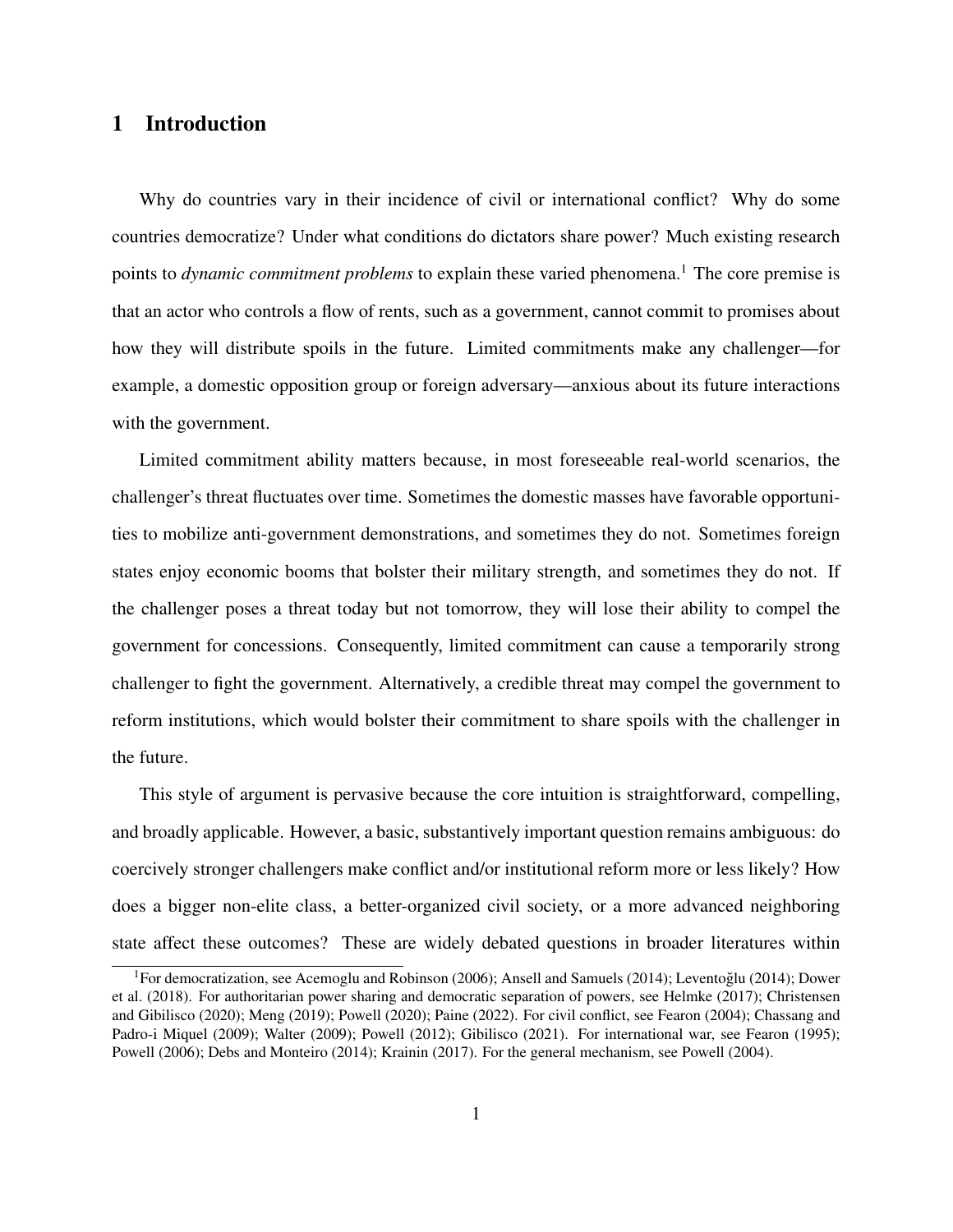comparative politics and international relations, yet we lack an appropriate formal model to study them.

The core takeaway from this paper is that different ways of conceptualizing the challenger's coercive strength yield divergent conclusions. Theoretically, we examine a more general distribution of threats—measured by the probability that the challenger would win a conflict in the current period—than existing models. This allows us to understand the varied consequences of stronger challengers, which we show boils down to how their strength affects the maximum and average threat. To our knowledge, we are the first to consider any discrete or continuous distribution of threat levels, or, more generally, whatever random variable fluctuates over time. We show that seemingly technical model assumptions about this distribution in fact matter greatly for substantively important questions. We also highlight the consequences of these assumptions for empirical testing.

Most existing work makes a simplifying assumption about the distribution of threats: the challenger fluctuates between two threat levels, minimal and maximal. Minimal threats usually represent periods in which the challenger would lose for sure, or in which conflict would create such high costs that it would never be the optimal choice. By contrast, maximum threats arise when the challenger would win with certainty, which creates a dire threat. In this setup with binary threat levels and fixed values for each, a natural way to capture the coercive strength of the challenger is the probability in any period that the challenger will pose their maximum threat, with stronger challengers posing the maximal threat more frequently. Intuitively, one might expect that stronger challengers are harder to buy off. However, instead, conflict occurs along the equilibrium path only if the challenger rarely faces opportunities to coerce the regime. This corresponds with an coercively weak challenger. Their rare moments in the sun are too tempting to pass up and forgo revolting, given their poor prospects to gain concessions in the future if the status quo regime remains intact. For the same reason, the ruler faces greater incentives to extend the franchise or share power with weak challengers.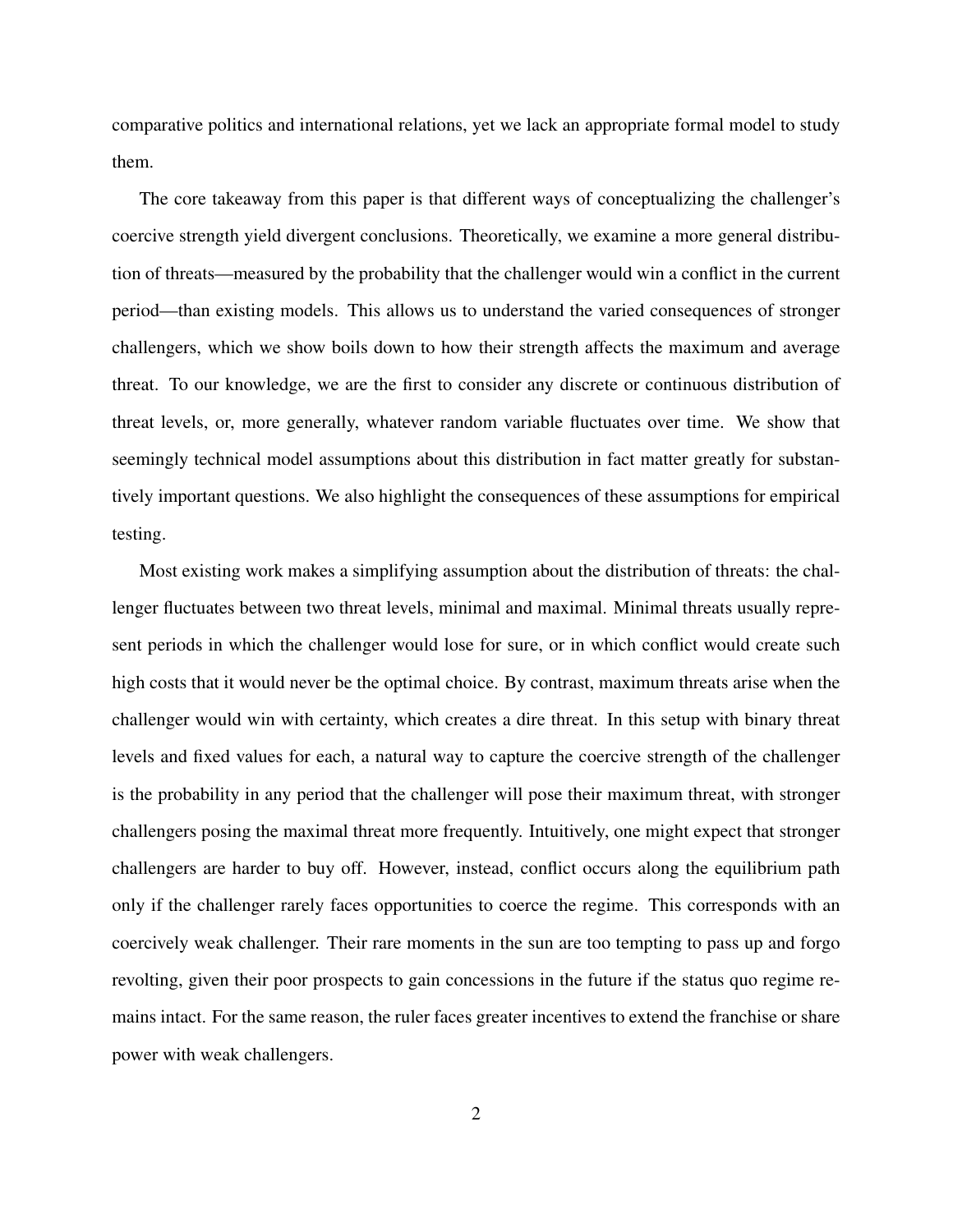We indeed recover this scenario as a special case in our model. More generally, in this case, we can think of the underlying commitment problem as less pressing because the challenger is stronger on *average*. This source of strength bolsters their opportunities to compel concessions from the ruler across periods, which lessens motives to fight.

However, as we demonstrate, this is not a general result about the consequences of stronger challengers. The problem with the seemingly innocuous assumption to construct the distribution of threats in this manner is that an important margin is held fixed—the maximum threat. If stronger challengers pose a higher maximum threat, they will be harder to buy off peacefully when this threat is realized and can force more institutional change.

Generally, coercively strong challengers should pose greater threats both on average and when maximally strong. This means that the overall effect of coercive strength is theoretically ambiguous. Stronger challengers are more likely to fight or gain institutional concessions whenever a shift in the strength parameter raises the maximum threat by at least as much as the average, and can occur even if the average threat increases at a somewhat higher rate. For example, a uniform rightward shift in the distribution of threats makes the challenger harder to buy off peacefully. Such a shift also makes institutional reform more likely. Even in a simple binary threats model, we can recover the core intuitions as long as we allow both the maximum and average threats to vary. Overall, we cannot understand the consequences of challenger strength without taking into account how coercive strength affects both the maximum and average threats.

Beyond "challenger strength" specifically, our theoretical results provides a new lens to study the effects of many possible stimuli. For example, exercising repression may either increase or decrease prospects for conflict, depending on how it changes the distribution of the challenger's probability of winning. If repression creates a uniform downward shift in these probabilities, then the probability of conflict and the need to offer institutional reform will decrease. By contrast, if repression usually prevents people from mobilizing but creates rare instances where they are able to forge cross-class coalitions, such regimes might be subject to revolutionary outbursts because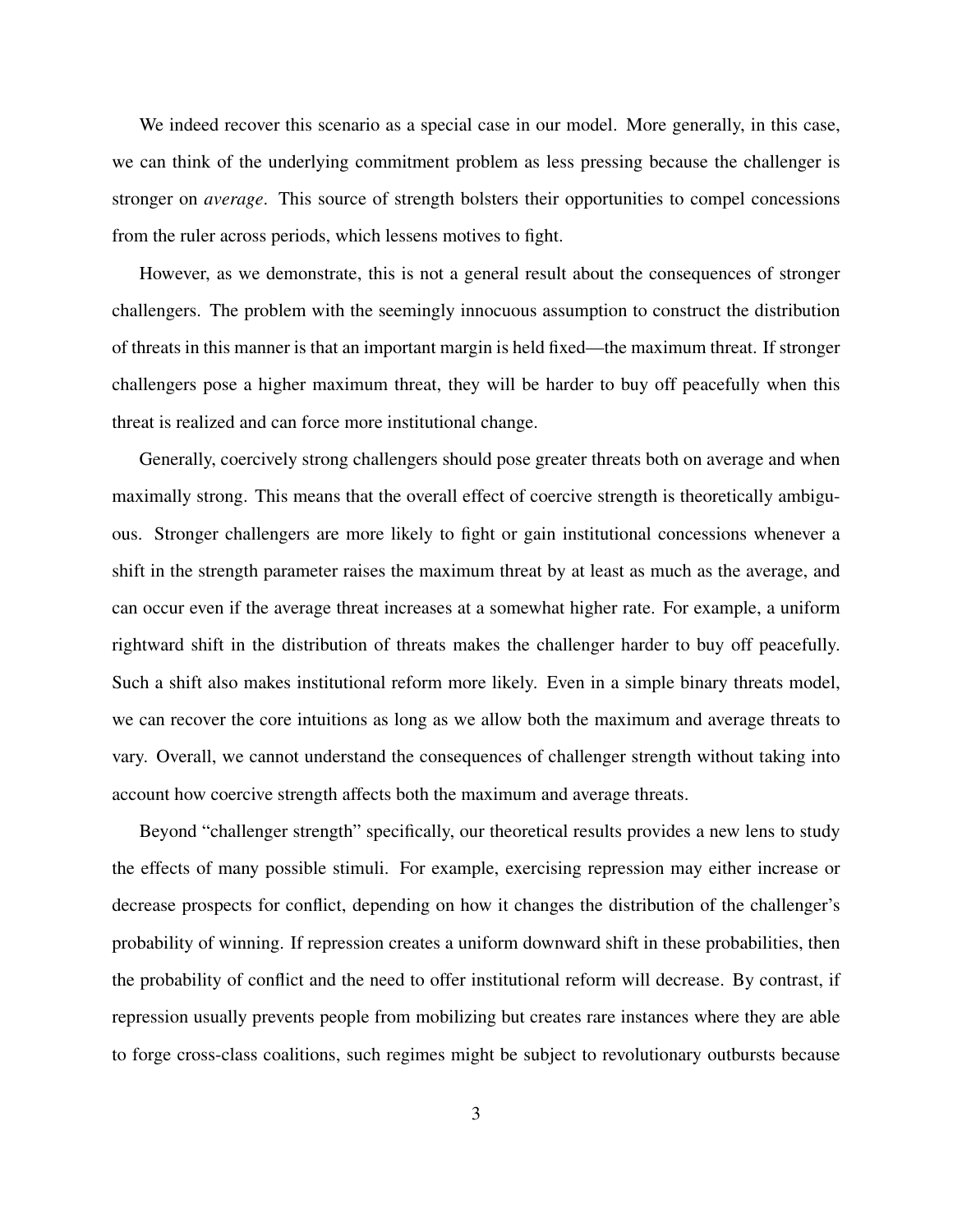the maximum threat is high whereas the average threat is low—hence leaving challengers "no other way out" than revolution (Goodwin, 2001).

We conclude by demonstrating how our model yields new insights for debates about democratization and authoritarian power sharing. In models such as Acemoglu and Robinson (2006) and Dower et al. (2018), coercively weak challengers trigger institutional reform. A low average threat makes the shadow of the future unfavorable. This, combined with a high maximum threat, bolsters the challenger's bargaining leverage in a rare maximum-threat period. However, other seemingly similar models yield the opposite implication about challenger strength (Ansell and Samuels, 2014; Meng, 2019; Paine, 2022). By disaggregating maximum and average threats, our model explains the conditions under which we recover each implication. These findings also offer guidance for empirical research designs that test these models. Recent studies propose innovative ways to measure key parameters, but do not consider the countervailing effects of higher maximum and average threats. Future work must push on this frontier to extend our understanding of how the coercive strength of societal challengers affects prospects for conflict and institutional reform.

# 2 Formal Model

### 2.1 Setup

A ruler and challenger bargain over spoils in periods  $t = 1, 2, ...$  with a common discount factor  $\delta \in (0, 1)$ . We normalize total spoils in each period to 1. In each period, the ruler makes a take-it-or-leave it offer  $x_t \leq 1$ . That is, we impose the common assumption in this literature that the ruler cannot transfer more than the entire contemporaneous budget in any period, and hence cannot borrow across periods. It is less standard to not impose a lower bound on the ruler's offer. Briefly, the case without a lower bound leads quickly to clear results, though the analysis without this assumption is qualitatively similar. We elaborate upon this assumption following the model analysis, and we extend the model to include a lower bound in Appendix A.2.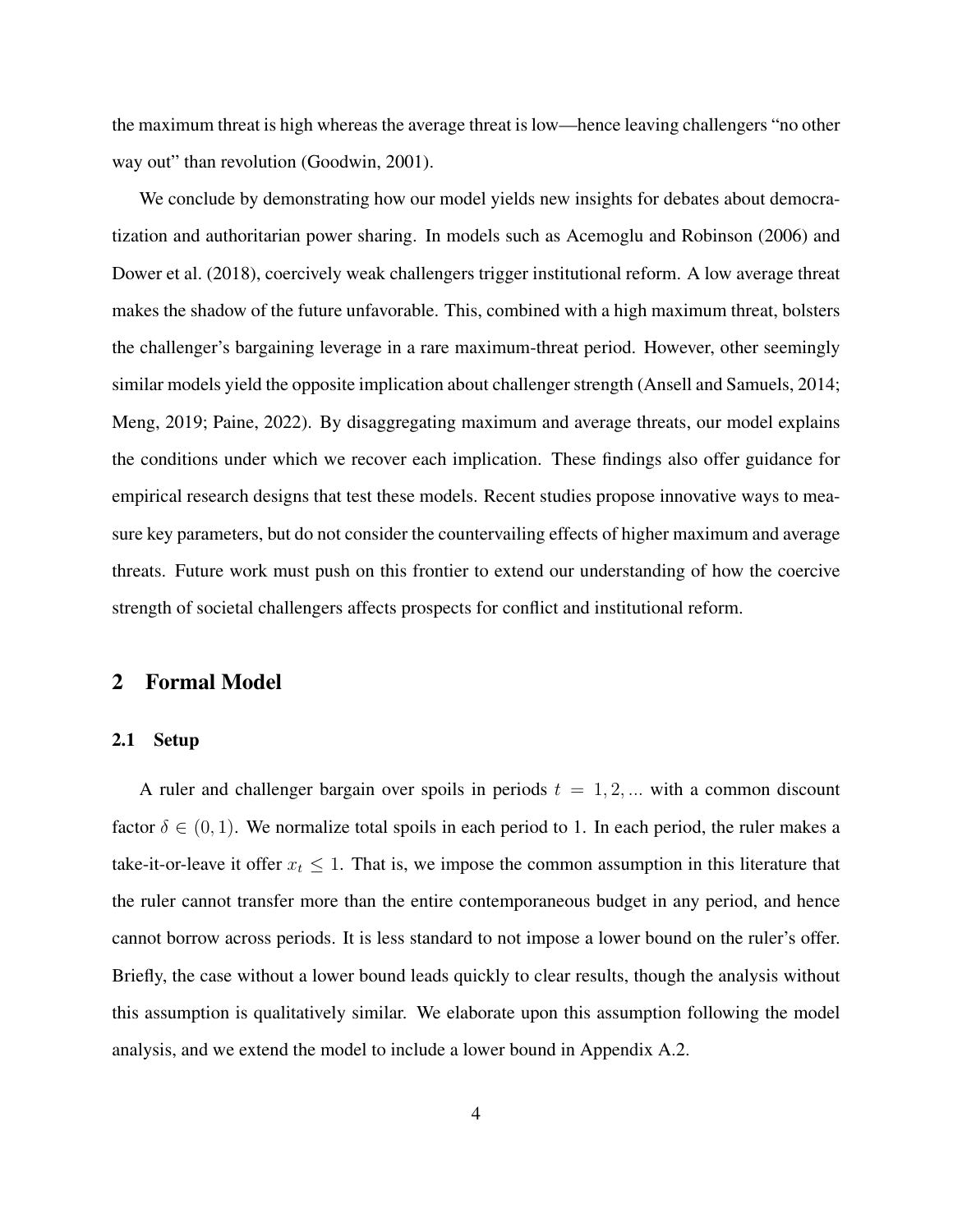If the challenger accepts an offer in some period  $t$ , then the ruler and challenger respectively consume  $(1-x_t, x_t)$  and engage in a strategically identical interaction in period  $t+1$ . If instead the challenger rejects in period  $t$ , then conflict occurs. Fighting is a game-ending move that eliminates all consumption in the period of the fight and permanently destroys a fraction  $\phi \in (0,1)$  of total spoils in each future period, with the winner consuming all the remaining spoils.

The challenger's probability of winning a conflict varies by period. The parameter is  $p_t$ , which depends on an independently and identically distributed choice by Nature revealed to both players at the outset of each period. Thus, at the bargaining stage, both actors are perfectly informed about  $p_t$ . We call  $p_t$  the *threat* posed by the challenger in period t. The distribution function of  $p_t$  is  $F(p; s)$ , where s is a parameter that captures the challenger's latent coercive capabilities, or strength. The distribution has mean  $\bar{p}(s) \equiv \mathbb{E}[p; s]$  and support on  $[p^{\min}(s), p^{\max}(s)]$ , for  $0 \le$  $p^{\min}$   $\lt p^{\max}$   $\leq$  1. To capture the general notion that stronger challengers tend to pose a higher threat, we assume that  $\bar{p}(s)$ ,  $p^{\min}(s)$ , and  $p^{\max}(s)$  each weakly increase in s. To streamline the exposition, we suppress s when doing so does not cause confusion.

Later we summarize various model extensions, none of which alter the core insights: allowing for a path-dependent distribution of threats, modeling fluctuations in the cost of conflict rather than the probability of winning, and allowing the ruler to engage in institutional reform.

### 2.2 The Distribution of Threats and Conflict

We examine the conditions under which a Markov Perfect Equilibrium (MPE) exists in which conflict occurs with probability 0 along the equilibrium path. We refer to this as a peaceful equilibrium. In Appendix A.1, we discuss properties of conflictual paths of play.

Along a peaceful equilibrium path, in every period t, the ruler makes an offer  $x_t \leq 1$  that the challenger accepts. In any equilibrium, the challenger accepts only offers for which its lifetime expected stream of consumption along a peaceful path weakly exceeds the value of its fighting outside option. Thus, if we write the challenger's future continuation value along a peaceful path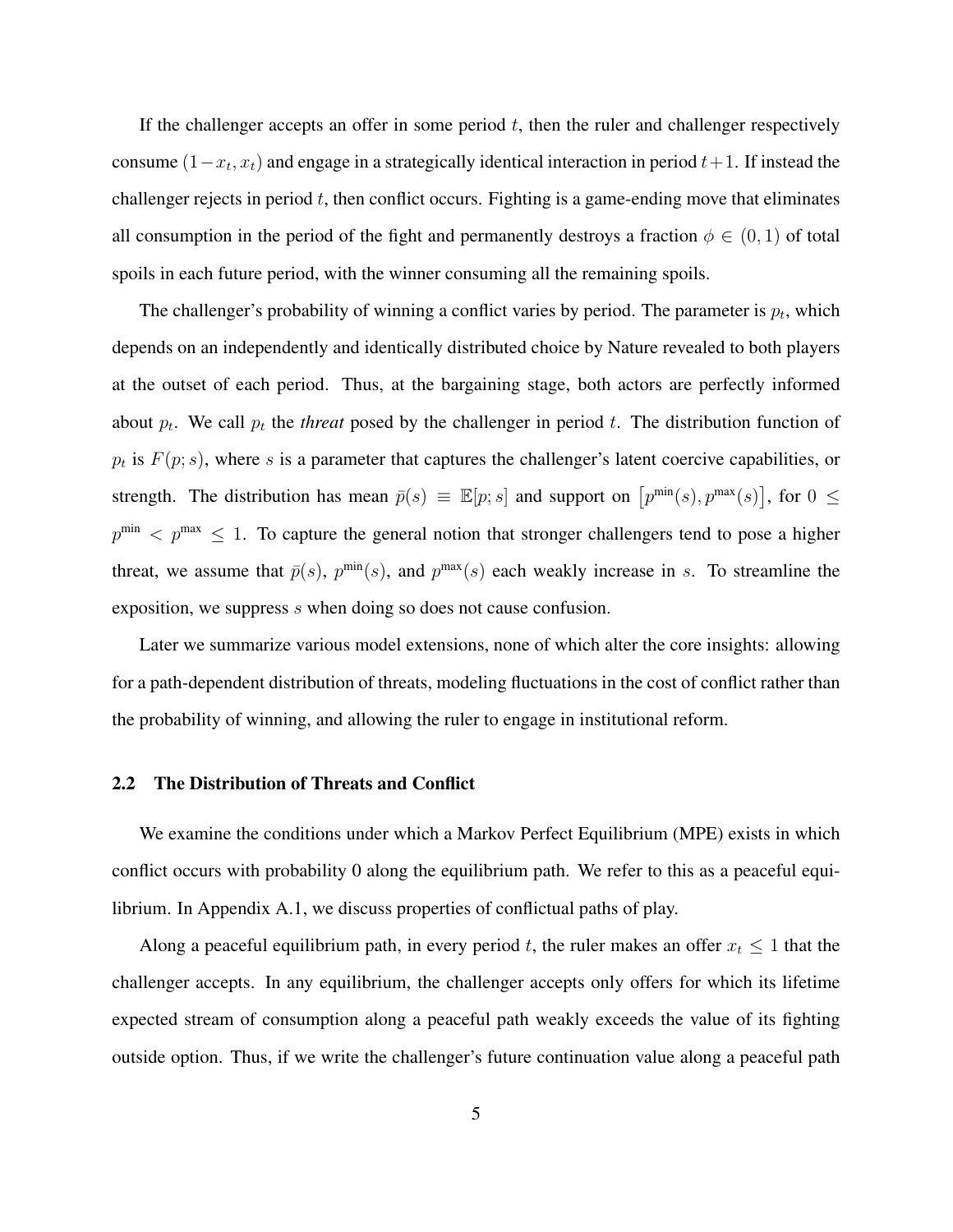as  $V^C$ , a necessary condition for peaceful bargaining in any period t is:

$$
\underbrace{x_t + \delta V^C}_{\text{Accept}} \ge \underbrace{\frac{\delta}{1 - \delta} p_t (1 - \phi)}_{\text{Right}}.
$$
\n(1)

Given our present assumption that  $x_t$  is not bounded from below, the ruler never makes offers that the challenger strictly prefers to accept. Otherwise, the ruler could profitably deviate by making a slightly lower offer that the challenger would accept. Consequently, Equation (1) must hold with equality for every period  $t$ , and thus the optimal transfer in every period satisfies:

$$
x^*(p_t) = \delta \left( p_t \frac{1 - \phi}{1 - \delta} - V^C \right).
$$
 (2)

The next step is to solve for the continuation value  $V^C$ . In a peaceful MPE in which the ruler uses this offer function in every period, we can write the continuation value as equal to the average transfer divided by  $1-\delta$ . An analytically convenient aspect of the optimal offer is that it is linear in the current-period threat  $p_t$ , and hence the average value of  $p_t$  is the only aspect of the distribution that affects the continuation value. As demonstrated in Appendix A.1, this property holds in any equilibrium with conflict as well.

Formally, we can write the continuation value as:

$$
V^{C} = \frac{1}{1 - \delta} \underbrace{\int_{p^{\min}}^{p^{\max}} \delta(p_t \frac{1 - \phi}{1 - \delta} - V^{C}) dF(p)}_{\text{Average per-period transfer}}
$$
\n
$$
\implies V^{C} = \frac{\delta}{1 - \delta} \bar{p}(1 - \phi). \tag{3}
$$

Combining Equations (2) and (3) enables us to explicitly solve for the equilibrium per-period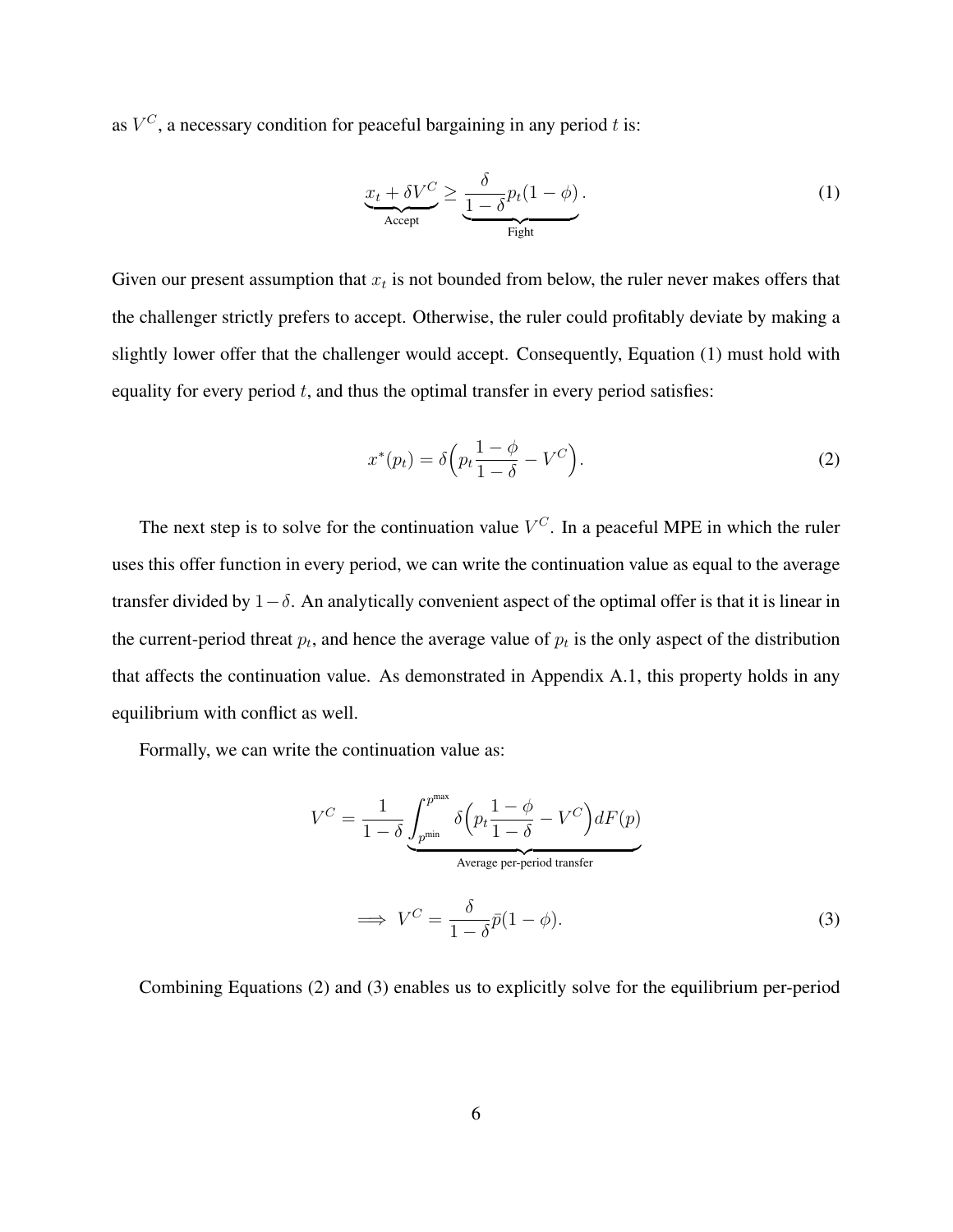offer:

$$
x^*(p_t) = \frac{\delta}{1-\delta}(p_t - \delta \bar{p})(1-\phi).
$$
\n(4)

A peaceful equilibrium requires that the challenger can be bought off in every period. Equation (4) makes clear that this condition is most difficult to satisfy when the challenger poses their maximum threat, which we formalize in Proposition 1.

Proposition 1 (Existence of a peaceful equilibrium). *The following inequality is a necessary and sufficient condition for a peaceful equilibrium to exist:*

$$
\frac{\delta}{1-\delta}\left(p^{max} - \delta\bar{p}\right)(1-\phi) \le 1.
$$

The condition in Proposition 1 enables us to take comparative statics on the challenger's strength, s. If we move the threat parameters to one side of the inequality and write them explicitly as a function of  $s$ , we have:

$$
\frac{1-\delta}{\delta(1-\phi)} \ge p^{\max}(s) - \delta \bar{p}(s) \equiv \tau(s). \tag{5}
$$

The overall effect of increasing the challenger's strength on the prospects for peace can be summarized by how s affects the  $\tau(s)$  term. Increases in  $\tau(s)$  raise prospects for conflict, whereas decreases in  $\tau(s)$  have the opposite effect. The relevant derivative is:

$$
\frac{\partial \tau(s)}{\partial s} \equiv \underbrace{\frac{\partial p^{\max}(s)}{\partial s}}_{\uparrow \text{ max three}} - \delta \cdot \underbrace{\frac{\partial \bar{p}(s)}{\partial s}}_{\uparrow \text{ average threat}}.
$$
\n(6)

This expression expounds our main point about the need to compare the maximum and average probabilities of winning. These parameters exert countervailing effects on prospects for conflict. On the one hand, higher s raises prospects for conflict through its effect on raising  $p^{\max}$ . This effect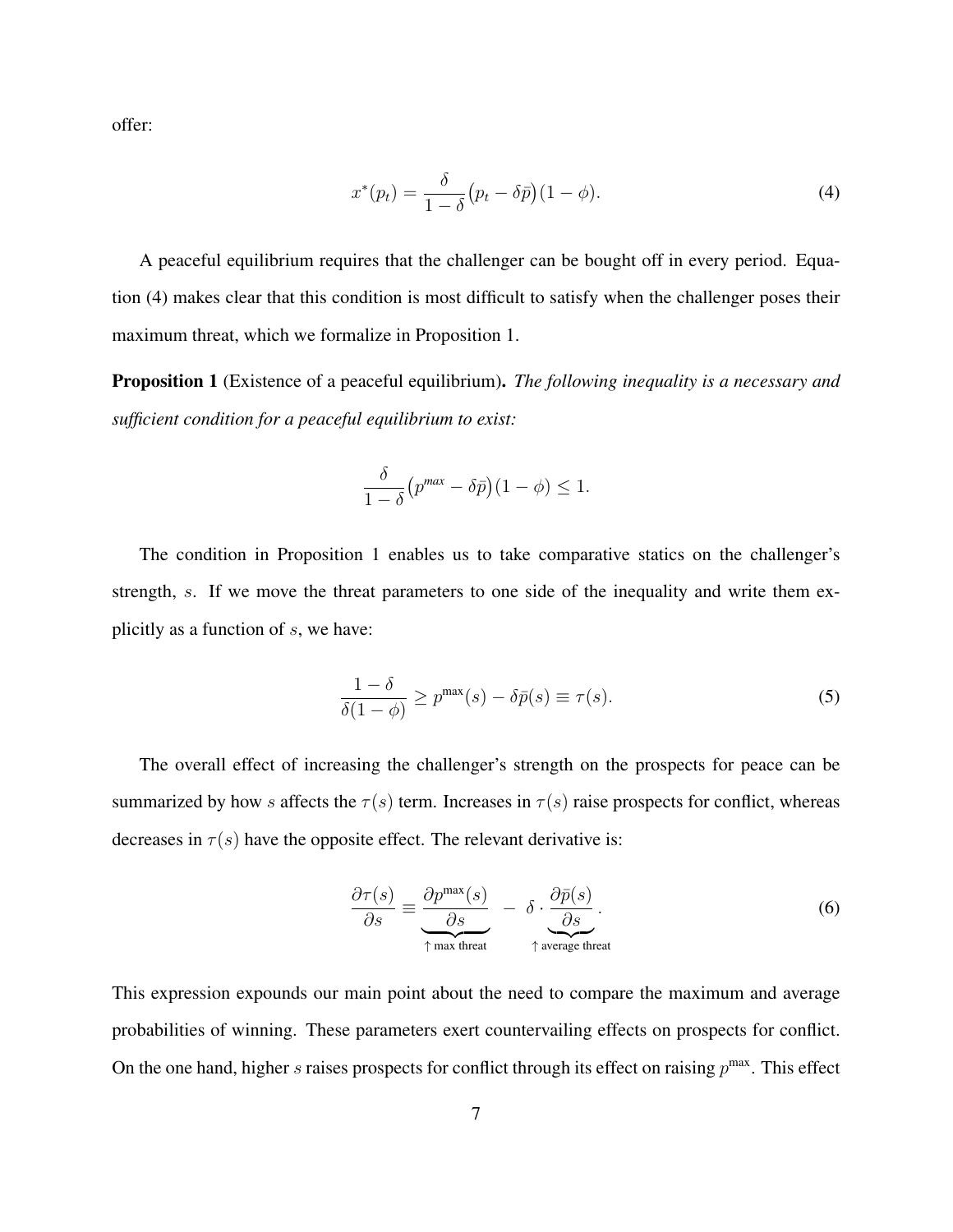raises the challenger's opportunity cost to not fighting in a maximum-threat period. When we raise the maximum threat while leaving constant other elements of the distribution, we increase the discrepancy between the challenger's threat in the current period and their threat in future periods. This creates the temptation to fight now to "lock in" their temporary advantage. Consequently, the inequality from Proposition 1 holds for a smaller range of parameter values.

On the other hand, higher s diminishes prospects for conflict through its effect on raising  $\bar{p}$ . When the challenger contemplates fighting in a maximum-threat period, it considers the magnitude of the adverse shift in the future distribution of power. High  $\bar{p}$  lowers the opportunity cost of not fighting. The challenger expects favorable draws of  $p_t$  in the future along a peaceful path, which diminishes their incentives to fight now. Consequently, the inequality from Proposition 1 is easier to meet.

General binary distribution To connect this result more directly to past work, suppose the perperiod threat takes one of two values, which we write as  $p_t \in \{p^{\min}, p^{\max}\}, 0 \leq p^{\min} < p^{\max} \leq 1$ , with  $q = Pr(p_t = p^{max})$ . In this case, the average threat is  $(1 - q)p^{min} + qp^{max}$ . Substituting this term into Equation (6) and taking comparative statics yields:

$$
\frac{\partial \tau(s)}{\partial s} = (1 - \delta q) \cdot \underbrace{\frac{\partial p^{\max}}{\partial s}}_{\uparrow \text{ max threat}} - \delta (1 - q) \cdot \underbrace{\frac{\partial p^{\min}}{\partial s}}_{\uparrow \text{ min threat}} - \delta (p^{\max} - p^{\min}) \cdot \underbrace{\frac{\partial q}{\partial s}}_{\uparrow \text{ max-thread periods}}.
$$
\n(7)

In Figure 1, we graphically summarize some key comparative statics predictions. It is a region plot with  $p^{\text{max}}$  on the x-axis and q on the y-axis; all other parameters are fixed at values stated in the accompanying note. The white region corresponds with parameter values in which the equilibrium path of play is peaceful (that is, the inequality in Proposition 1 holds), whereas conflict occurs in the dark region.

Equation (7) and Figure 1 clarify the intuition for the result from Acemoglu and Robinson (2006) and other models in which an increase in challenger strength makes it *easier to buy them*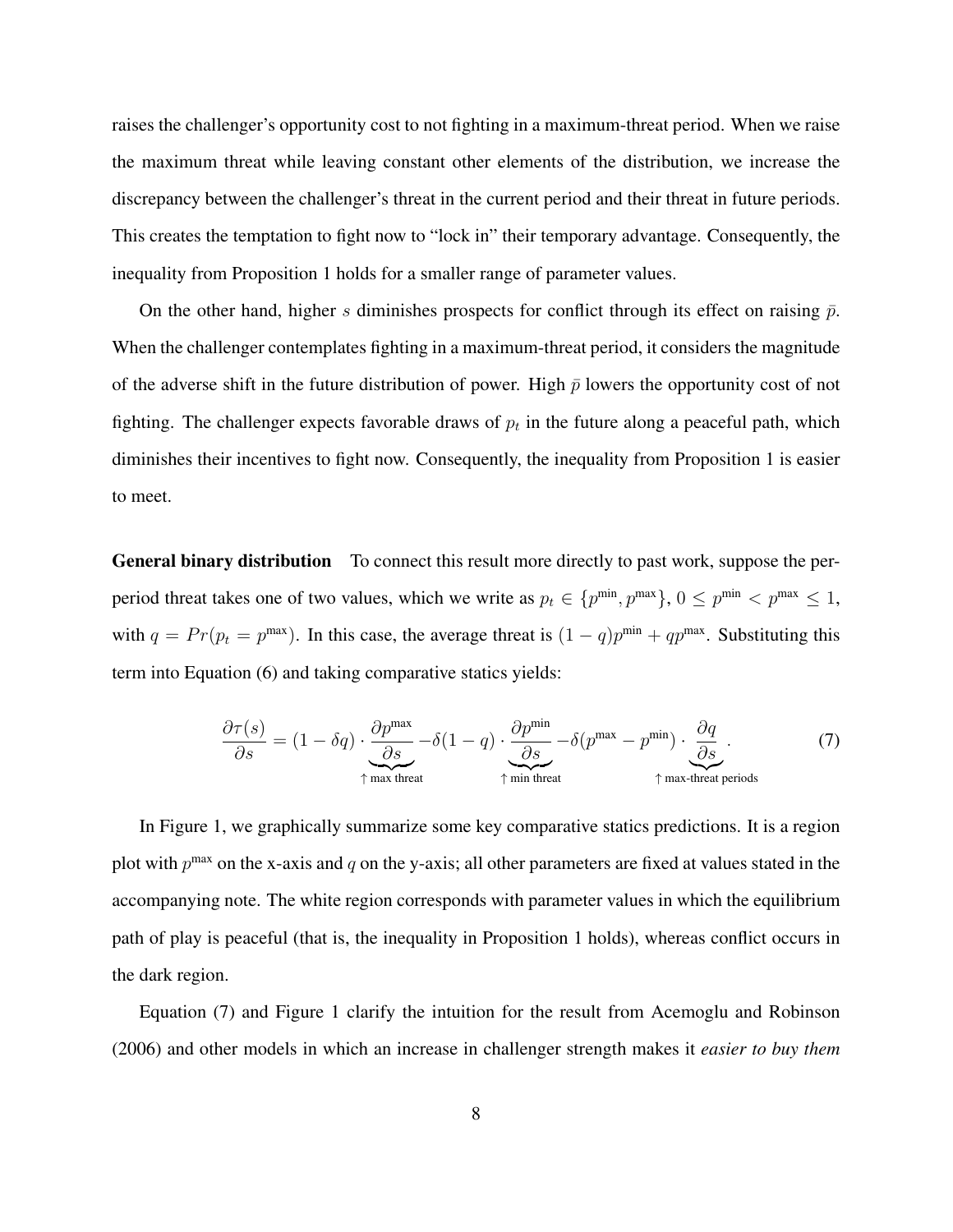

Figure 1: Peace and Conflict in the Binary Threats Model

*Parameter values*:  $\delta = 0.9$ ,  $\phi = 0.5$ ,  $p^{\min} = 0$ .

*off* ; or, equivalently in Fearon (2004), that an decrease in the government's strength makes civil war less likely to occur. In a distribution in which the values of the minimum and maximum threats are fixed, the first two terms in Equation  $(7)$  are 0. Hence, higher s improves the shadow of the future for the challenger along a peaceful path  $(q)$  without altering the opportunity cost of fighting in the maximum-threat state  $(p^{max})$ . This corresponds with an upward shift in Figure 1, which can move parameter values from conflict to peace.

Our analysis also suggests a sense in which we can generalize this finding. For any distribution shift such that the upper bound is fixed but the average increases, it will be easier to buy off the challenger peacefully. With a binary distribution, this implies fixing  $p^{\max}$  and raising either  $p^{\min}$  or  $q$ .

However, even with a binary distribution of threats, raising the challenger's strength can instead produce the opposite effect. The simplest case is one in which greater coercive strength raises  $p^{\text{max}}$ while the other parameter values are fixed. This corresponds with a rightward shift in Figure 1,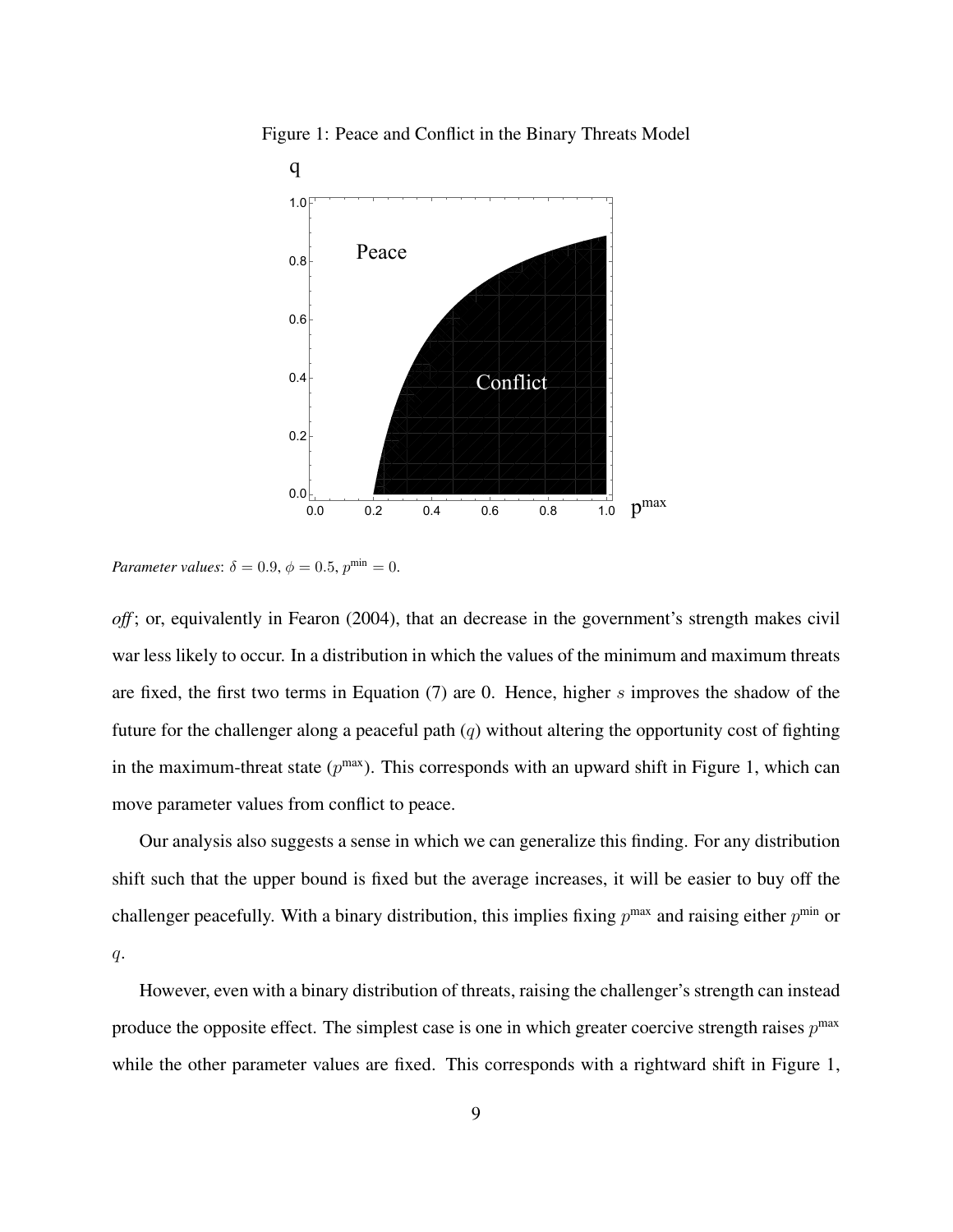which can move parameter values from peace to conflict.

Another, perhaps more substantively natural case, is when increasing  $s$  shifts  $F$  uniformly to the right. This corresponds to increasing the probability of the challenger winning by a fixed amount in each period. Hence, the minimum and maximum threat increase at the same rate,  $\frac{\partial p^{max}}{\partial s}$  =  $\frac{\partial p^{min}}{\partial s} = d > 0$ ; but the per-period probability of each threat realization does not,  $\frac{\partial q}{\partial s} = 0$ . In this case, facing a stronger challenger makes *peace harder to sustain*. This can be seen by substituting this case into Equation (7), which yields  $\frac{\partial \tau(s)}{\partial s} = (1 - \delta)d > 0$ .

These examples highlight a useful fact for future theorizing: a binary distribution in of itself does not discernibly limit the generality of insights from models with dynamic commitment problems. Even with a simple distribution, increasing the challenger's strength can either increase or decrease prospects for conflict. Instead, the important takeaway is that how the researcher conceptualizes strength and structures the parameters in the distribution determines the direction of the comparative statics prediction. A binary distribution of threats contains three key parameters, and different changes carry divergent implications for the prospect of peace.

### 2.3 Discussion of Assumptions and Extensions

In the baseline model, we do not impose a lower bound on the offers. This makes it possible for the ruler to offer  $x_t < 0$  and hence to demand a net transfer from the challenger. The case without a lower bound is analytically simpler because the ruler can hold down the challenger to their reservation value in every period. This implies the offer is linear in the challenger's strength, and hence the average threat is the only part of the distribution that matters for the continuation value. With a lower bound, the continuation value depends on other aspects of the distribution. However, the core insights are sometimes identical and otherwise qualitatively similar when we assume that offers must be weakly positive or above some other bound  $\underline{x}$ , which we demonstrate in Appendix A.2. To preview the intuition, suppose  $x = 0$ . From Equation (4), it is immediately apparent that all interior-optimal offers strictly exceed zero if  $p^{\min} \geq \delta \bar{p}$ . Thus, the lower bound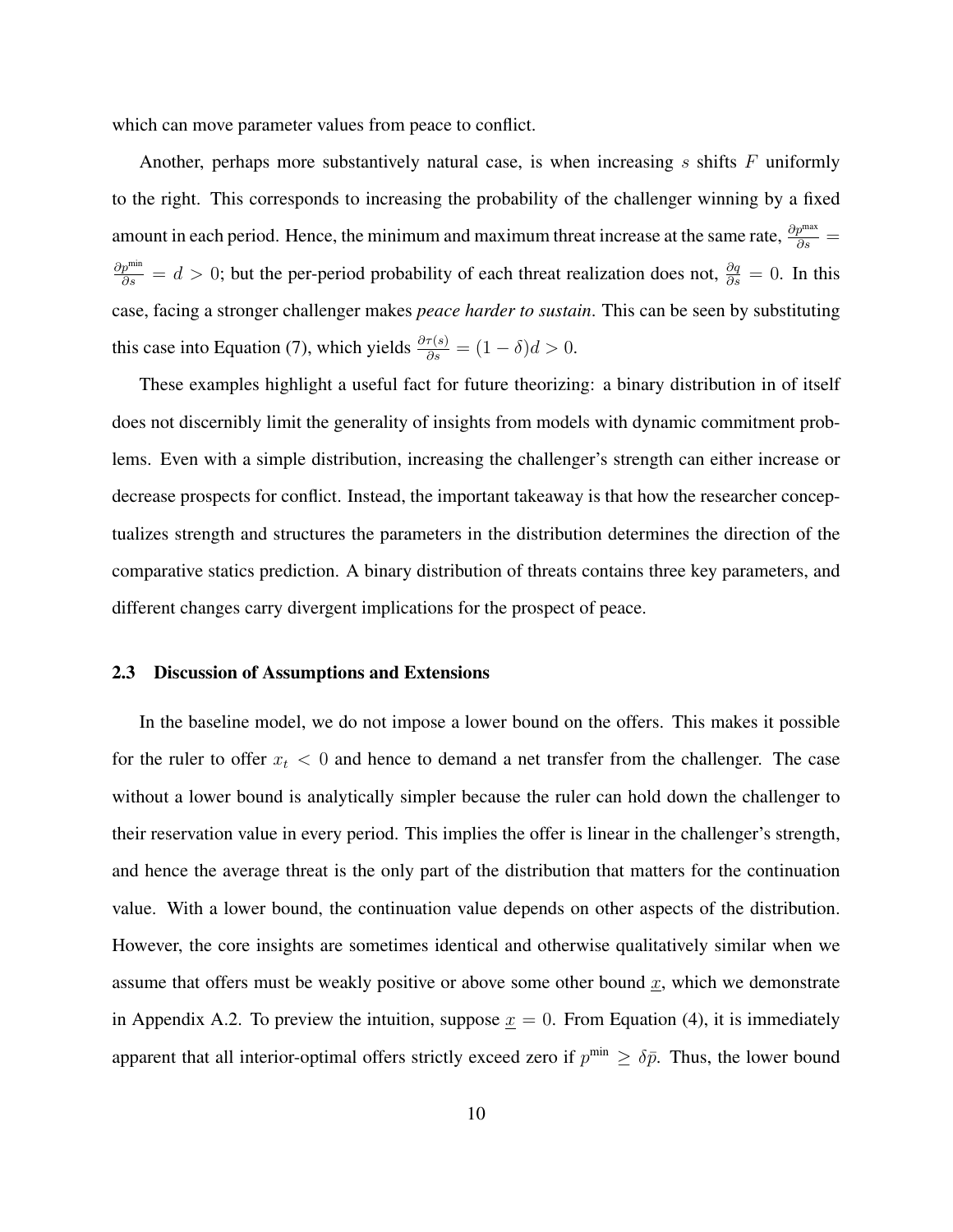never binds if there is a small range of feasible values of  $p$  and the actors are not too patient. If instead  $p^{\min} < \delta \bar{p}$ , then the zero-lower bound binds. This case adds additional terms, but does not qualitatively alter the main insight that we need to compare the maximum and average threats.

Another simplifying assumption is that threats are drawn independently and identically across periods. In Appendix A.3, we relax this assumption and demonstrate that our key findings hold when we allow for a specific type of path dependence: there is a probability that Nature does not change the state of the world in the next period (and, with complementary probability, Nature draws from the same underlying distribution of threats as in the baseline model). Although our model does not nest all forms of path dependence or deterministic shifts (Krainin, 2017; Gibilisco, 2021), this extension demonstrates that our core findings are not knife-edge implications of assuming iid shocks.

Finally, we have assumed that  $p_t$  varies over time but all other parameters remain constant. This is the most natural way to capture our core substantive interest in understanding the effects of coercively stronger challengers. In Appendix A.4, we show that the intuition is identical when we instead allow the permanent costs of fighting,  $\phi_t$ , to vary across periods. This alteration more closely resembles how Acemoglu and Robinson (2006) conceptualize shifts in power over time.

### 2.4 Prospects for Institutional Reform

Our final extension is more substantively oriented and addresses endogenous institutional reform. We have shown that the challenger's strength parameter, s, exhibits ambiguous consequences for conflict. The intuition is identical when we allow the ruler to strategically reform institutions. In Appendix A.5, we assume that the ruler in each period can choose to permanently increase the basement level of spoils the challenger consumes in all periods (that is, choose the value of  $x$ , introduced in Appendix A.2). We interpret a higher basement level of spoils as capturing a powersharing agreement, democratization, or any other institutional reform that constrains the ruler's ability to dictate the division of spoils.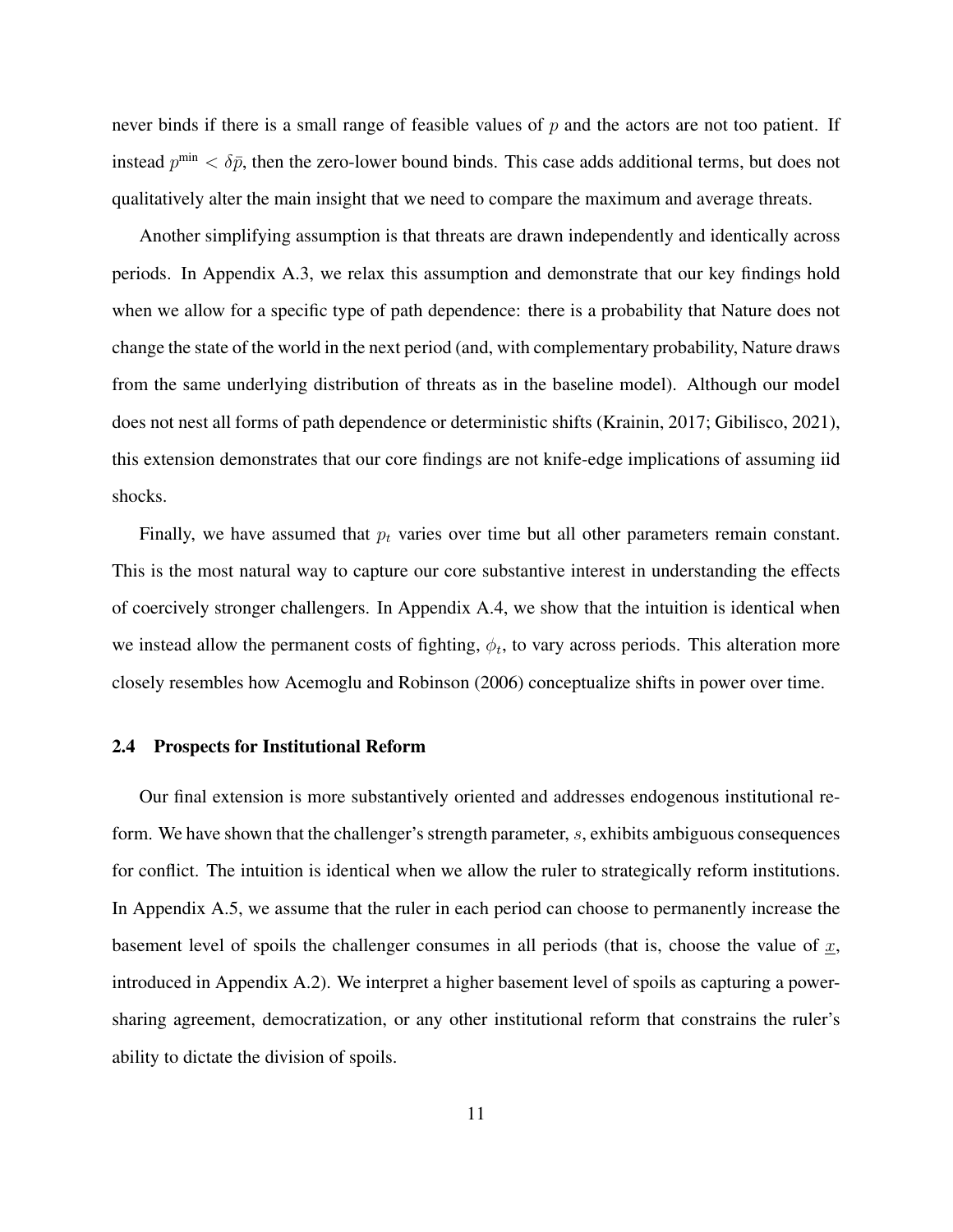The parameter region in which institutional reform occurs in this extension is identical to that in which conflict occurs in the baseline game. Along the equilibrium path, in the first maximumthreat period, the ruler offers a sufficient level of institutional reforms to enable buying off the challenger then and in all future periods. The continuous choice of institutional reform enables the ruler to hold the challenger down to indifference, and the ruler would immediately incur the costs of conflict if she did not reform institutions. Consequently, the ruler never lets conflict occur along the equilibrium path.

The equivalence of the institutional reform region with the conflict region implies that all comparative statics from the baseline model carry over to explain institutional reform: a greater average threat diminishes incentives for institutional reform, and a greater maximum threat increases incentives for institutional reform. Higher  $p^{max}$  also increases the extent of institutional reform (that is, raises the optimal choice of  $\underline{x}$ ), conditional on any occurring. A challenger with high  $p^{\text{max}}$  requires greater assurances to compensate for the higher opportunity cost of not fighting in a maximumthreat period.

# 3 Application to Democratization and Power Sharing

To illustrate the substantive importance of our findings, we engage with debates about causes of democratization and authoritarian power sharing. We adjudicate divergent theoretical implications and provide implications for empirical research designs.

Adjudicating divergent theoretical implications In Acemoglu and Robinson's baseline model of authoritarian politics,<sup>2</sup> economic elites (the equivalent to our generic reference to a "ruler") control the political regime. Elites interact with the masses (equivalently, "challenger"), whose threat alternates over time according to a binary distribution with  $p^{\min} = 0$  and  $p^{\max} = 1$ .<sup>3</sup> Thus, in

<sup>&</sup>lt;sup>2</sup>See Acemoglu and Robinson (2006), Chapter 5.

 $3A$ gain, this is a slightly different interpretation of their parameters, but is conceptually equivalent (see Appendix A.4).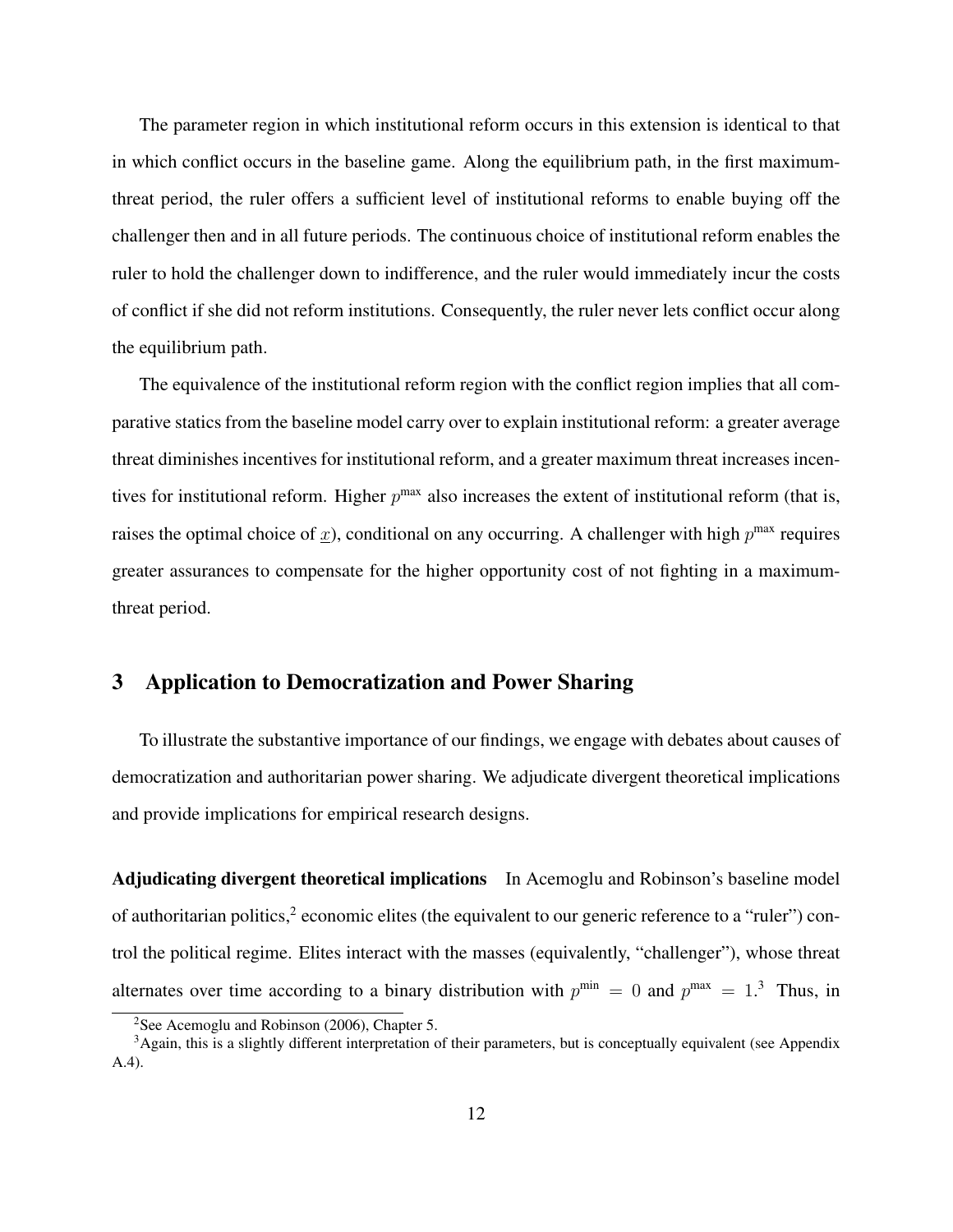maximum-threat periods, the masses can threaten to stage a revolution, which succeeds with probability 1 and removes elites from power forever. In every maximum-threat period, elites would like to buy off the masses by setting a high tax rate and redistributing wealth. However, elites cannot credibly commit to make concessions in any future period in which the masses pose the minimum threat, in the sense that a revolutionary attempt succeeds with probability 0. If maximum-threat periods arise rarely, then in any such period, the masses stage a revolution to establish a new regime given their unfavorable shadow of the future engendered by a high frequency of minimum-threat periods. Consequently, costly fighting occurs in equilibrium because of the confluence of two factors: the distribution of threats fluctuates over time, and elites cannot commit to compensate the masses in weak periods.

Acemoglu and Robinson then extend their framework to explain institutional reform.<sup>4</sup> If revolution would otherwise occur along the equilibrium path, then elites will extend the franchise. The drawback for elites is that democratization enables the masses to set the tax rate in all future periods. However, elites benefit by preventing the catastrophic destruction that a revolution would unleash. In our model, increasing the lower-bound offer  $x$  corresponds with franchise expansion.

In the Acemoglu and Robinson model, a stronger challenger is synonymous with more frequent maximum-threat periods. Thus, strength affects the average but not the maximum threat, which is fixed at  $p^{max} = 1$ . As we highlighted in our analysis of the general binary distribution, this implies that weaker challengers have a more credible threat to revolt. This, in turn, compels the ruler to offer institutional concessions.

Ansell and Samuels (2014) confront a core assumption underlying these results (see especially pp. 70-71). They contend that the material resources of a group should influence their probability of winning. Industrialization should create a stronger capitalist class that is better-positioned to challenge landed elites who monopolize power. Rather than fix  $p^{max} = 1$ , they parameterize the

<sup>4</sup>See Acemoglu and Robinson (2006), Chapter 6. They also introduce a strategic option for elites to repress the masses, which lies outside the scope of our discussion here and hence we ignore it.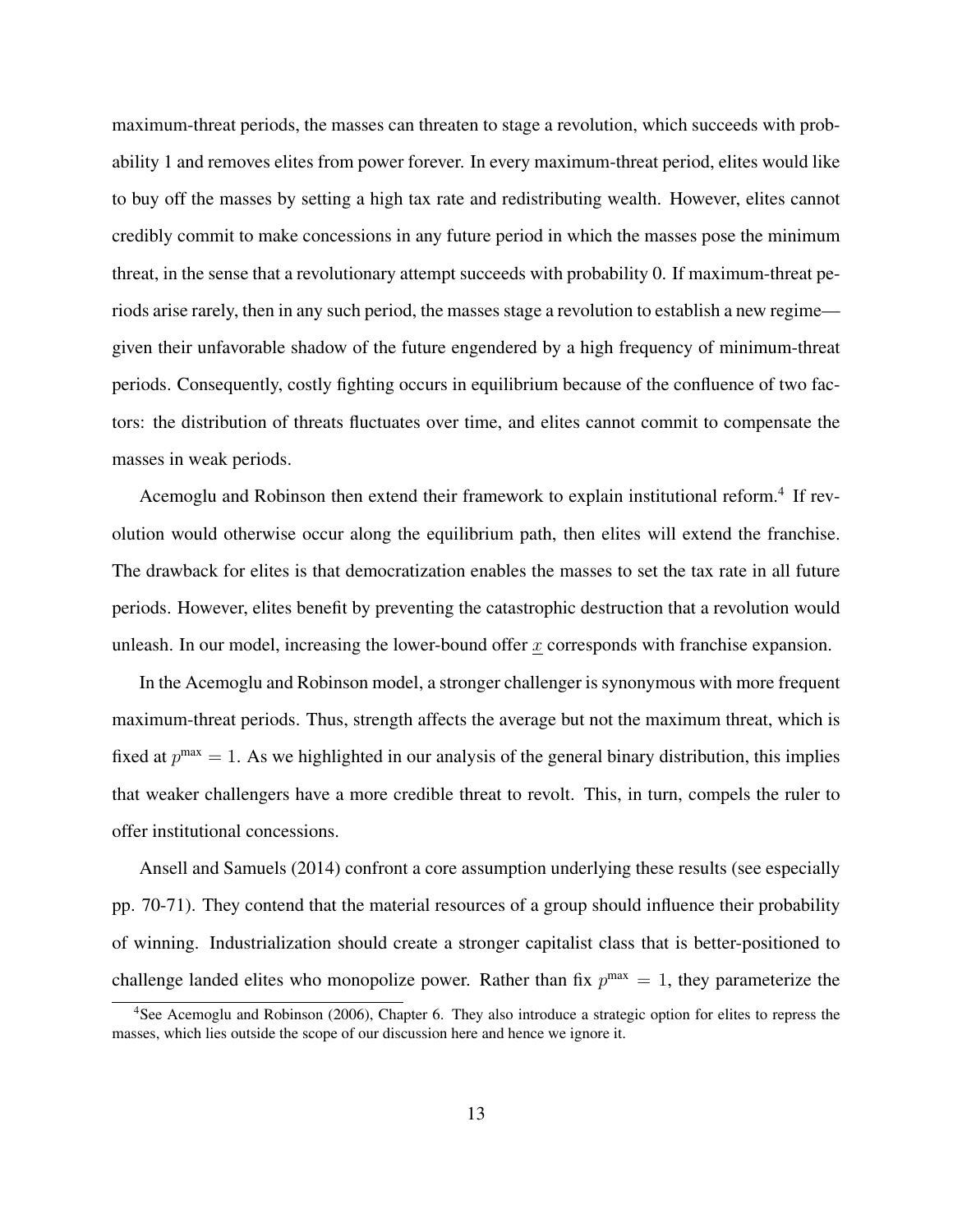challenger's probability of winning in a similar fashion to our term  $p^{\max}(s)$ . They conclude that stronger challengers have better bargaining leverage, which enables them to compel institutional reform—thus producing the opposite result as in Acemoglu and Robinson. However, Ansell and Samuels' model is a one-shot game, which means that threats do not fluctuate over time. As we demonstrate with our more general model, this is a special case in which challenger strength affects the maximum threat and its effect on the average threat is perfectly autocorrelated.

A parallel, although previously unrecognized, debate exists about motives for authoritarian power sharing. Dower et al. (2018) extend the Acemoglu and Robinson framework to incorporate the possibility of partial institutional reform within an authoritarian regime, as opposed to the allor-nothing choice of full democratization. Once again, challenger strength affects the average but not the maximum threat, and thus weaker challengers compel power sharing.

By contrast, in Meng's (2019) two-period game, the challenger grows weaker over time as the dictator consolidates power between periods 1 and 2. Consequently, challengers that begin strong (or, in her phrasing, dictators who begin their tenure in a weak position) anticipate a larger adverse shift in the future distribution of power. This makes stronger challengers more prone to fight (in her substantive setting, stage a coup) if the ruler does not share power with them at the outset, which induces power sharing. Here, greater strength affects the maximum threat more than the average threat.

In Paine (2022), the relationship between challenger strength and prospects for fighting (and power-sharing deals) are inverted U-shaped. Very weak challengers have a low chance of ever prevailing (low maximum threat), and very strong challengers frequently enjoy maximum-threat periods (high average threat). Only intermediate-strong challengers have a credible threat to fight, which induces the ruler to share power. In this range, the maximum threat is large relative to the average threat.

In sum, we can recover implications from several seemingly inconsistent arguments about democratization and authoritarian power sharing as special cases of our more general model. Existing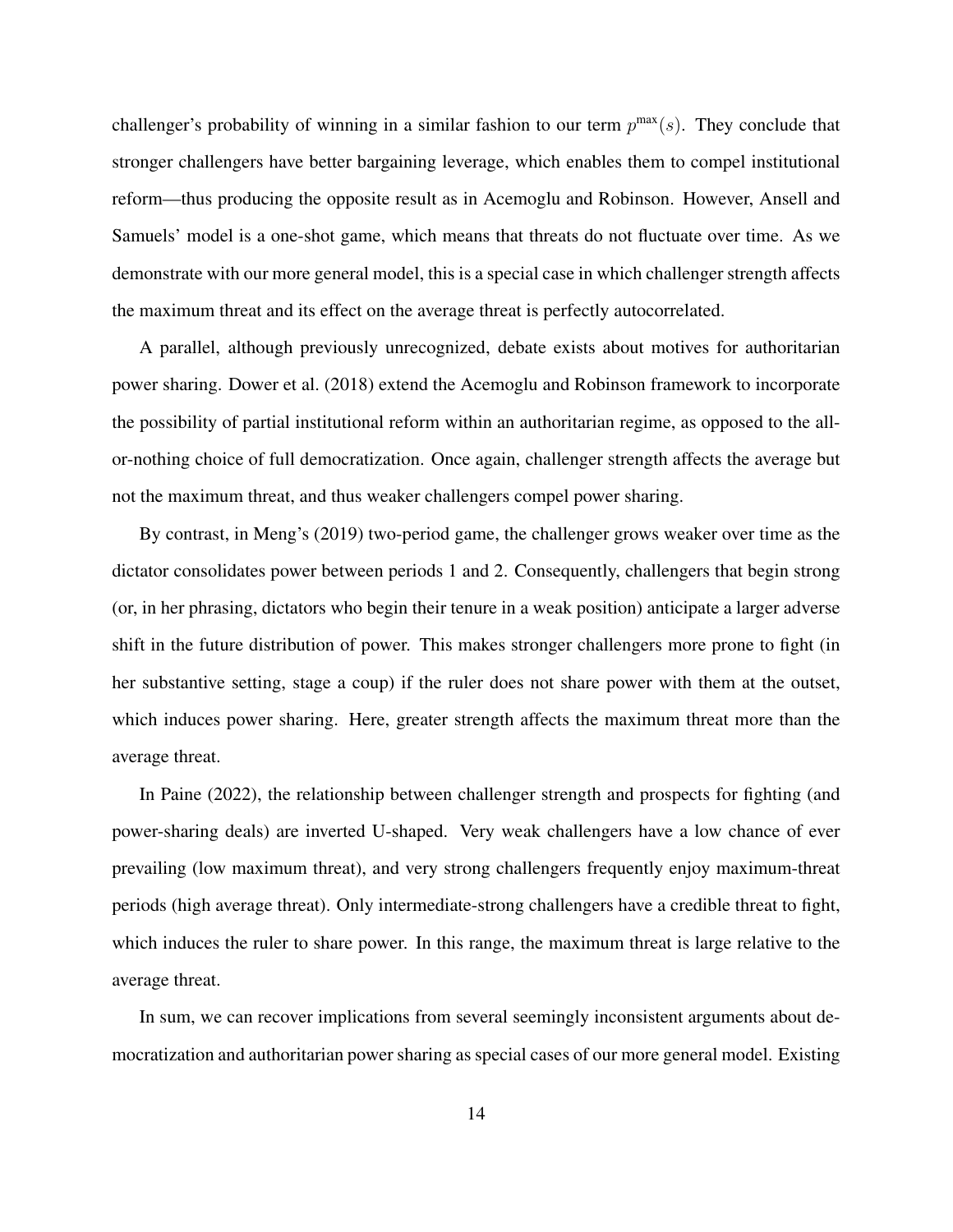models yield divergent comparative statics for challenger strength because of varying assumptions that affect the relationship between the maximum and average threat. Understanding that these are the key theoretical quantities in these models should help to advance future theoretical work. Seemingly technical model assumptions carry important substantive implications.

Implications for empirical research designs Our analysis also helps to clarify impediments to empirically testing the relationship between challenger strength and either conflict or institutional reform. Recent research proposes innovative measures to assess this relationship. However, these studies do not engage with our core point: the hypothesized direction of the effect of challenger strength is ambiguous, and depends on the relationship between the maximum and the average threat. We encourage researchers to address this key point in future studies, although we caution that the theoretical maximum threat may be a parameter that is fundamentally impossible to pin down precisely.

Exemplifying the importance of our main point, leading empirical evaluations of democratization models with commitment problems assess opposing hypotheses.<sup>5</sup> Dower et al.  $(2018)$ study endogenous representation for peasants in Imperial Russia. Reforms created district-level assemblies, *zemstvo*, which varied in the extent of representation for peasants. The authors use the frequency of past protests in a district to proxy for the ability to protest in the future, that is, the q parameter. They find that high levels of past unrest engendered less representation for peasants, which is consistent with the model under scope conditions in which coercive strength raises the average more than the maximum threat. However, these scope conditions (and the ensuing theoretical implication) require a key additional assumption: historical threat levels minimally impacted the magnitude of the threat posed at the time institutional reforms were offered. That is, we must

<sup>&</sup>lt;sup>5</sup>Many other studies empirically assess predictions from Acemoglu and Robinson (2006) about the relationship between economic inequality and democratization. Because these theoretical implications follow directly from underlying assumptions about the effects of challenger strength, the considerations raised here apply to these empirical tests as well.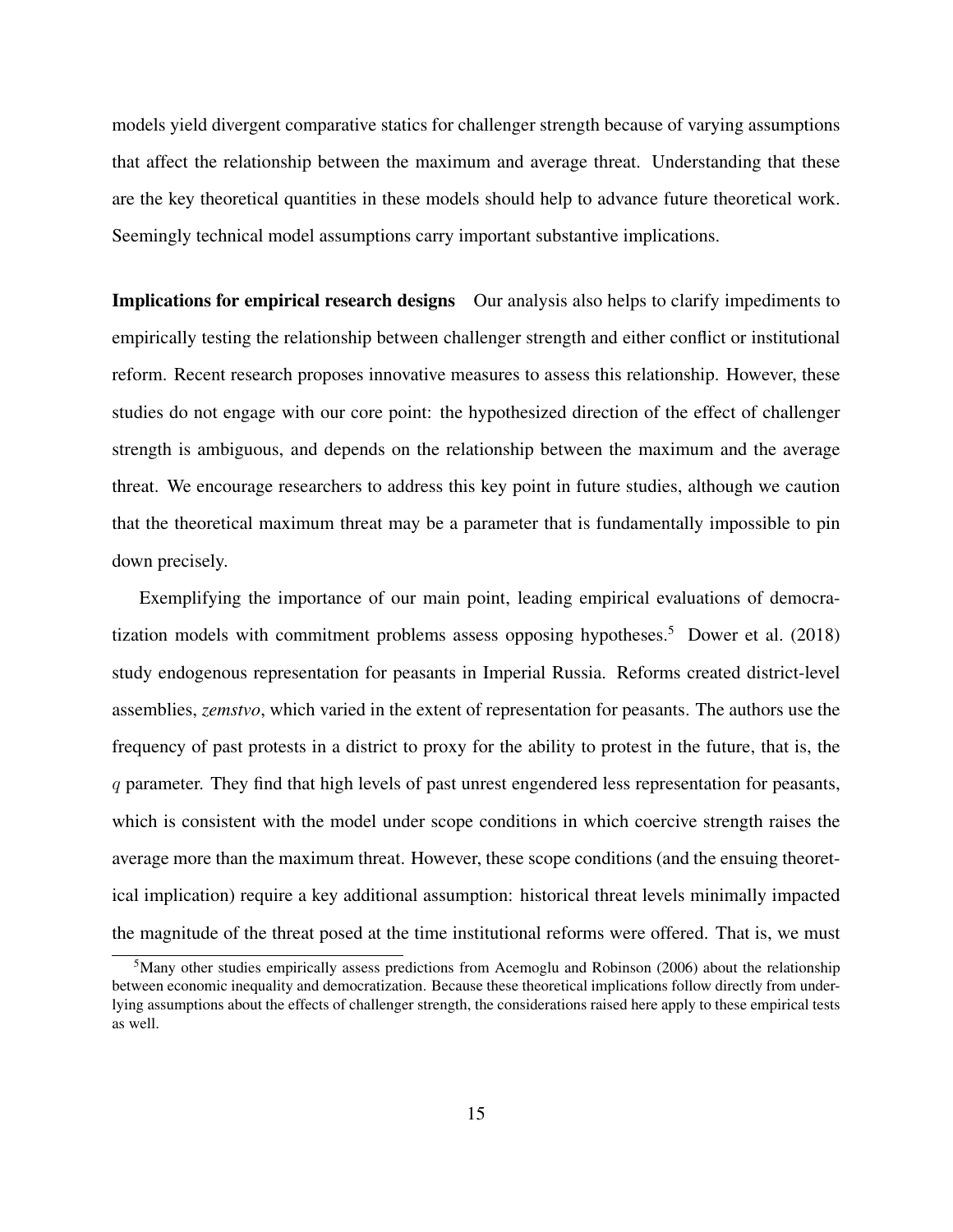assume the maximum threat  $p^{max}$  was constant.<sup>6</sup>

By contrast, Aidt and Franck (2015) focus on the present threat posed by the masses. Specifically, they leverage incidence in the so-called Swing Riots to measure how British MPs perceived the threat level in their districts and how this perception affected their votes on the bill that became known as the Great Reform Act of 1832. Drawing explicitly from Acemoglu and Robinson's theory, they interpret widespread protests and rioting as a credible signal to autocratic elites that the generic hurdles to mobilizing and coordinating popular support have been temporarily overcome, that is, the masses pose their maximum threat and this threat is ominous (i.e., high  $p^{max}$ ). Hence, they anticipate that MPs are *more* likely to vote for reform when more riots and protests occur in their district. However, comparing this hypothesis to the opposing one tested in Dower et al. (2018) again highlights the additional steps need to link the theory to empirics. Aidt and Franck assume that strong challengers pose purely transitory threats and hence their average threat is low. However, suppose instead that riots and protests proxy for regions in which the masses posed *persistently* strong threats, even if not activated at all points in time. Then the model would anticipate that MPs in high-protest districts should be able to pacify the recalcitrant masses with temporary transfers rather than permanent reforms. In this case, we should expect them to vote against the Reform Act.

Similarly, Ansell and Samuels (2014) anticipate that higher levels of industrialization and a stronger capitalist class improve prospects for democratization. The problem, though, is that if the capitalist class is persistently strong, then the dynamic model implies that institutional reform is unnecessary. A high average threat enables capitalists to constantly pressure landowning elites for temporary concessions. Of course, in the real world, bargaining through such non-institutional channels may be prohibitively difficult to sustain over time because of transaction costs or costs of mobilizing. However, these are precisely the elements of these models that need to be developed

<sup>&</sup>lt;sup>6</sup>Since the reforms were enacted across a range of districts at the same time, it may be more precise to say that the current period threat within districts was less impacted.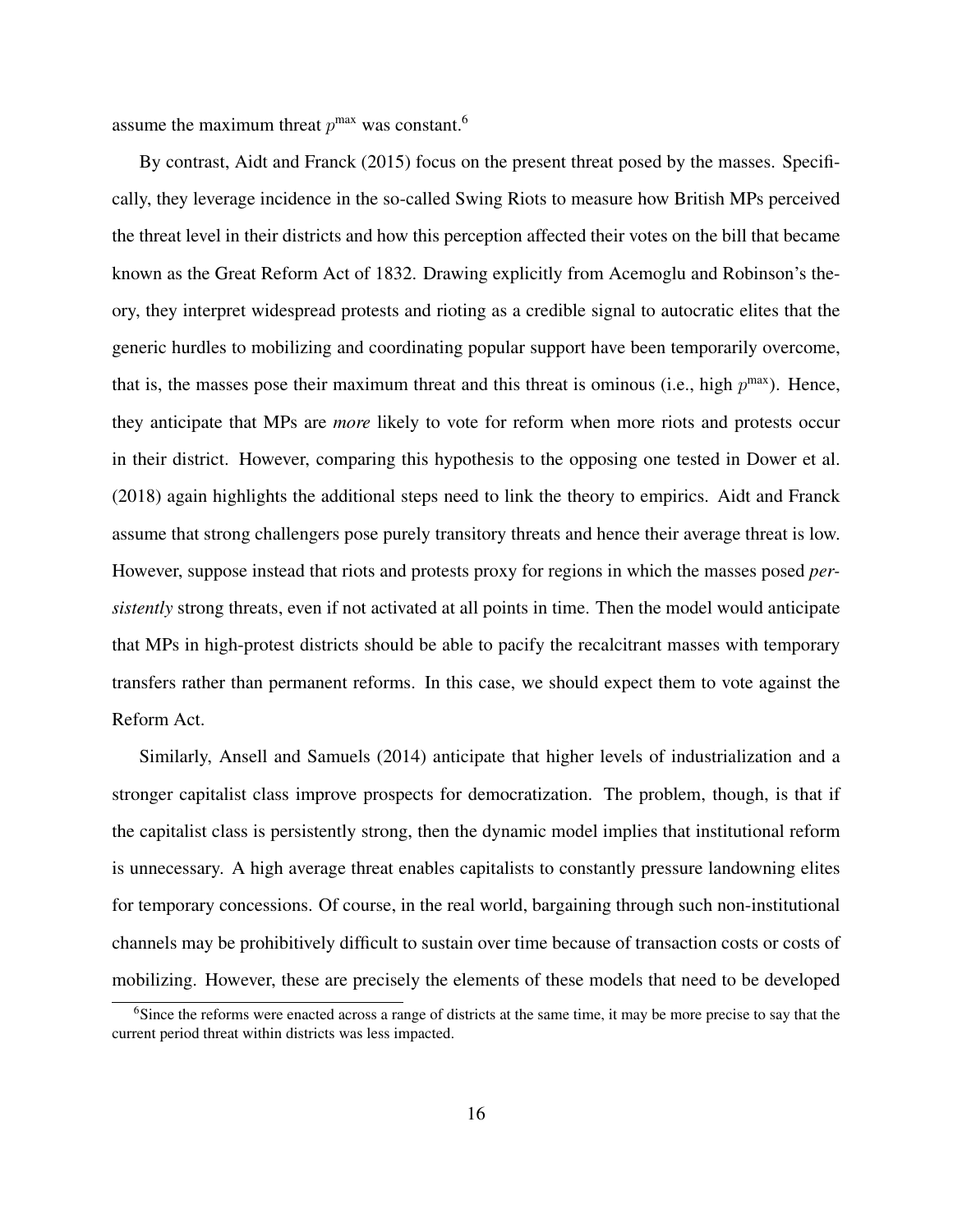in future research, and measured empirically.

Our analysis highlights some fundamental impediments to empirically measuring key parameters from models of dynamic commitment problems. However, we conclude by suggesting some theoretical and empirical paths forward. On the theoretical end, we show that modeling a general distribution of challenger threats can be quite tractable, while also highlighting when restricting to a binary distribution entails minimal loss in generality. Future work can build on these insights to answer questions about how factors like repression, technology for mobilization, and economic factors affect prospects for conflict and institutional reform. Future empirical work should seek to tease apart average versus maximum threats, or perhaps more realistically, how the volatility of threats relates to conflict and reform.

# References

- Acemoglu, Daron and James A. Robinson. 2006. *Economic Origins of Dictatorship and Democracy*. Cambridge University Press.
- Aidt, Toke S and Raphaël Franck. 2015. "Democratization under the Threat of Revolution: Evidence from the Great Reform Act of 1832." *Econometrica* 83(2):505–547.
- Ansell, Ben W. and David J. Samuels. 2014. *Inequality and Democratization: An Elite Competition Approach*. Cambridge University Press.
- Chassang, Sylvain and Gerard Padro-i Miquel. 2009. "Economic Shocks and Civil War." *Quarterly Journal of Political Science* 4(3):211–228.
- Christensen, Darin and Michael Gibilisco. 2020. "How Budgets Shape Power Sharing in Autocracies." Working paper.
- Debs, Alexandre and Nuno P. Monteiro. 2014. "Known Unknowns: Power Shifts, Uncertainty, and War." *International Organization* 68(1):1–31.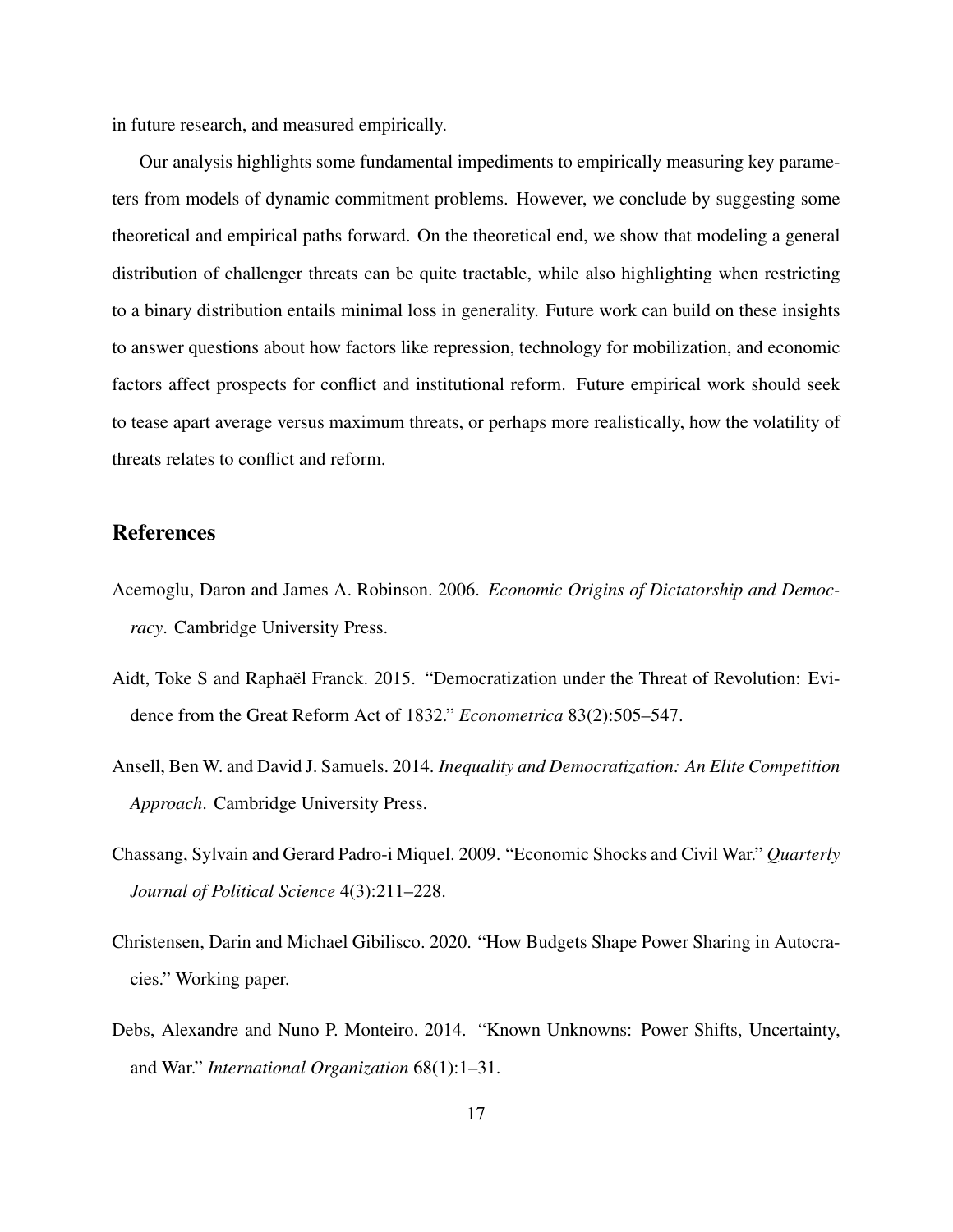- Dower, Paul Castañeda, Evgeny Finkel, Scott Gehlbach and Steven Nafziger. 2018. "Collective Action and Representation in Autocracies: Evidence from Russia's Great Reforms." *American Political Science Review* 112(1):125–147.
- Fearon, James D. 1995. "Rationalist Explanations for War." *International Organization* 49(3):379– 414.
- Fearon, James D. 2004. "Why Do Some Civil Wars Last So Much Longer Than Others?" *Journal of Peace Research* 41(3):275–301.
- Gibilisco, Michael. 2021. "Decentralization, Repression, and Gambling for Unity." *Journal of Politics* 83(4):1353–1368.
- Goodwin, Jeff. 2001. *No Other Way Out: States and Revolutionary Movements, 1945–1991*. Cambridge University Press.
- Helmke, Gretchen. 2017. *Institutions on the Edge: The Origins and Consequences of Inter-branch Crises in Latin America*. Cambridge University Press.
- Krainin, Colin. 2017. "Preventive War as a Result of Long Term Shifts in Power." *Political Science Research and Methods* 5(1):103–121.
- Leventoğlu, Bahar. 2014. "Social Mobility, Middle Class, and Political Transitions." *Journal of Conflict Resolution* 58(5):825–864.
- Meng, Anne. 2019. "Accessing the State: Executive Constraints and Credible Commitment in Dictatorships." *Journal of Theoretical Politics* 33(4):568–599.
- Paine, Jack. 2022. "Strategic Power Sharing: Commitment, Capability, and Authoritarian Survival." *Journal of Politics* 84(2):1226–1232.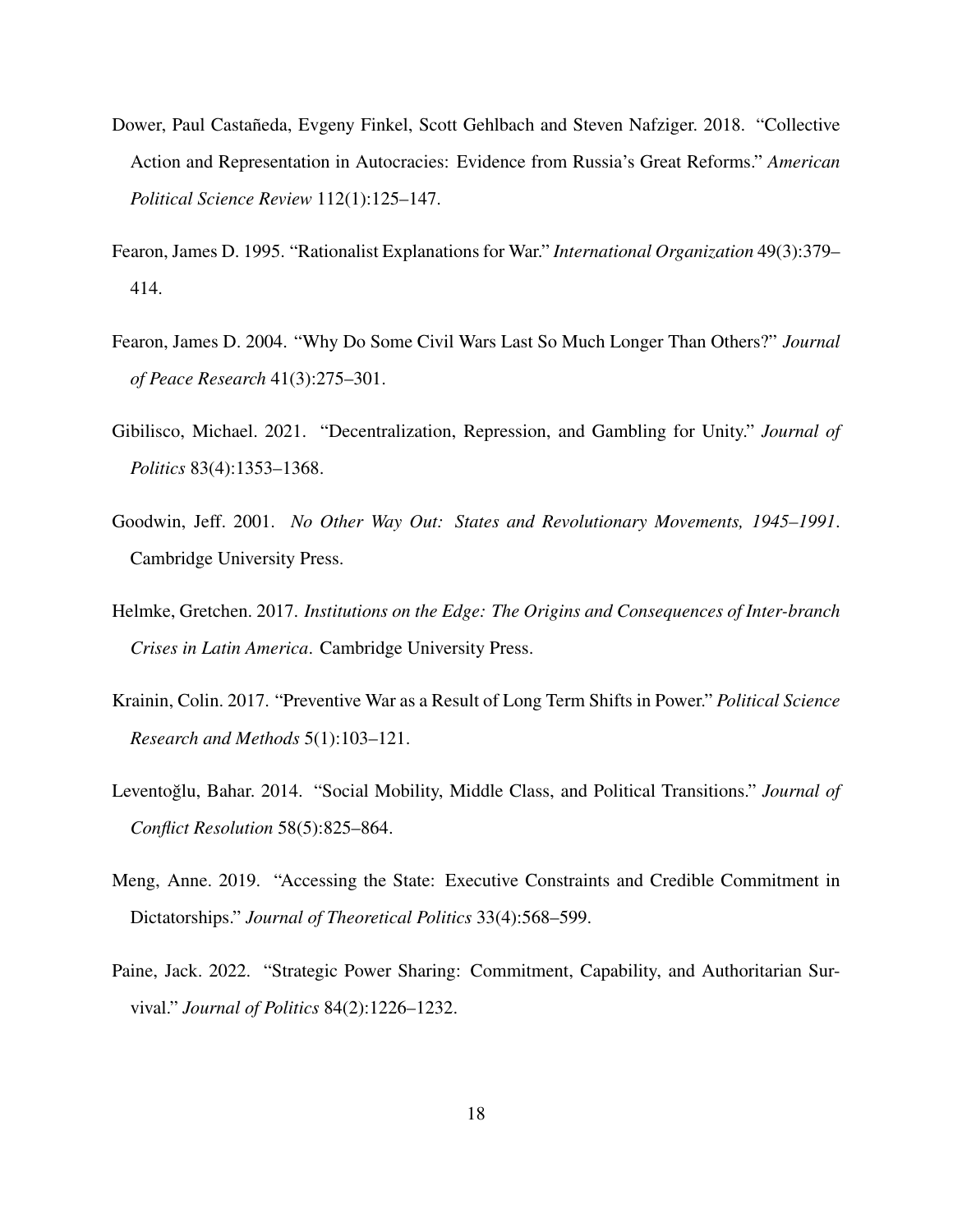- Powell, Robert. 2004. "The Inefficient Use of Power: Costly Conflict with Complete Information." *American Political Science Review* 98(2):231–241.
- Powell, Robert. 2006. "War as a Commitment Problem." *International Organization* 60(1):169– 203.
- Powell, Robert. 2012. "Persistent Fighting and Shifting Power." *American Journal of Political Science* 56(3):620–637.
- Powell, Robert. 2020. "Power Sharing with Weak Institutions.". Working paper.
- Walter, Barbara F. 2009. "Bargaining Failures and Civil War." *Annual Review of Political Science* 12:243–261.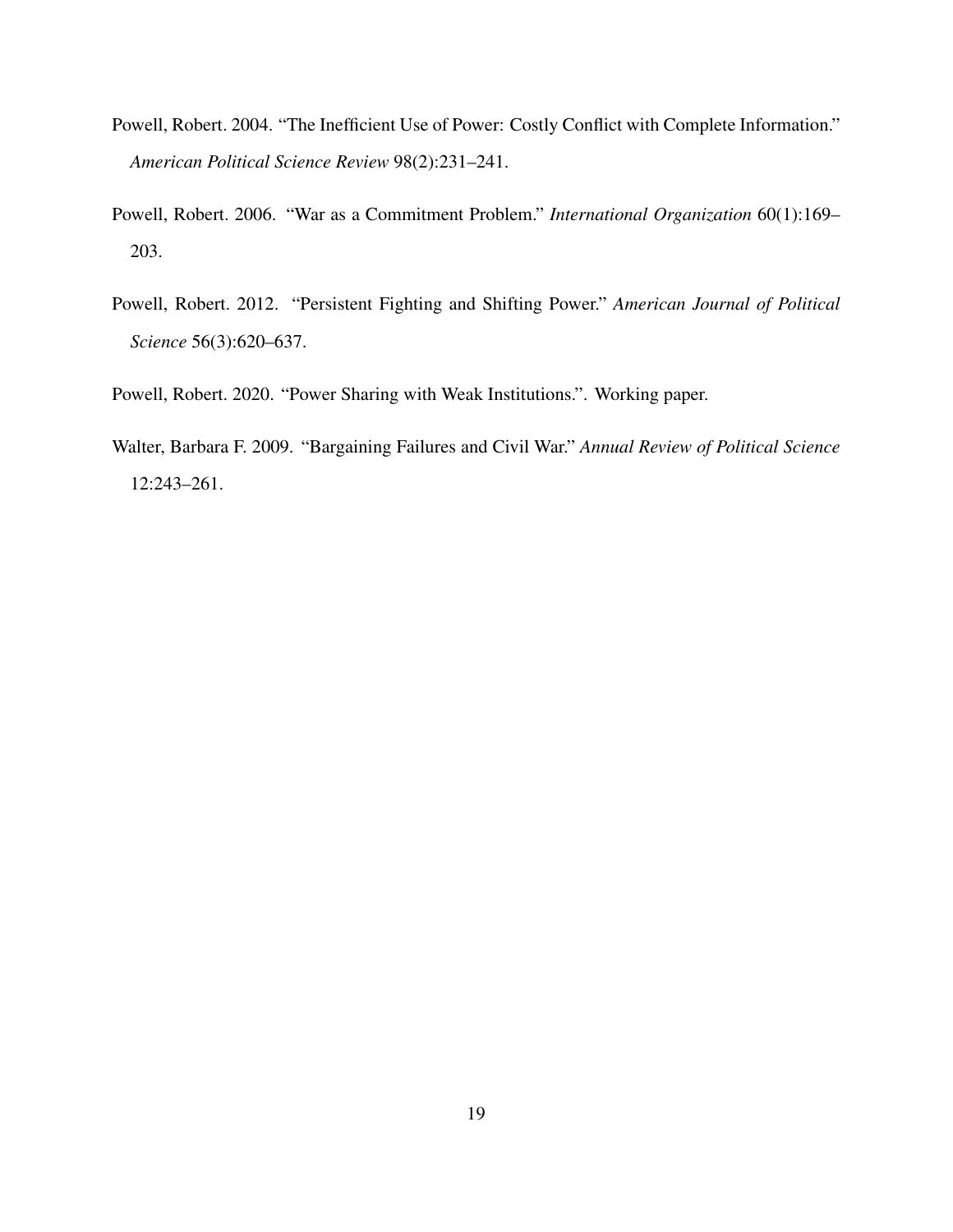# Appendix

We present various additional results and extensions in the appendix. In Appendix A.1, we characterize conflictual paths of play. In Appendix A.2, we impose a lower bound on the perperiod offer. In Appendix A.3, we model path-dependent shocks. In Appendix A.4, we model shocks in the cost of fighting (rather than the probability of winning). In Appendix A.5, we model endogenous institutional reform.

## A.1 Properties of Conflictual Paths of Play

In this section, we characterize the properties of an equilibrium in which conflict occurs along the path of play.

What happens along the path of play When the condition in Proposition 1 fails, then the challenger will reject any offer in periods where  $p_t$  is sufficiently high; but bargaining will be peaceful in periods with a lower threat. The threshold is unique, has bounds  $p^* \in (\bar{p}, p^{\max})$ , and satisfies:

$$
\frac{\delta}{1-\delta}(p^* - \delta \bar{p})(1-\phi) = 1 \implies p^* = \frac{1-\delta}{\delta(1-\phi)} + \delta \bar{p}.
$$

The following proves the aforementioned properties of  $p^*$ . We apply the intermediate value theorem to demonstrate the existence of one such  $p^*$ .

- We are currently assuming the upper bound condition holds:  $\frac{\delta}{1-\delta}(p^{\max}-\delta\bar{p})(1-\phi) > 1$ .
- The lower-bound condition is  $\frac{\delta}{1-\delta}(\bar{p}-\delta\bar{p})(1-\phi) < 1$ , which easily rearranges to a statement we know is true (because each of the constituent terms on the left-hand side are strictly less than 1):  $\delta \bar{p}(1-\phi) < 1$ .
- Continuity is trivial to establish.

Finally, the unique threshold claim follows because  $\frac{\delta}{1-\delta}(p_t - \delta \bar{p})(1-\phi)$  strictly increases in  $p_t$ .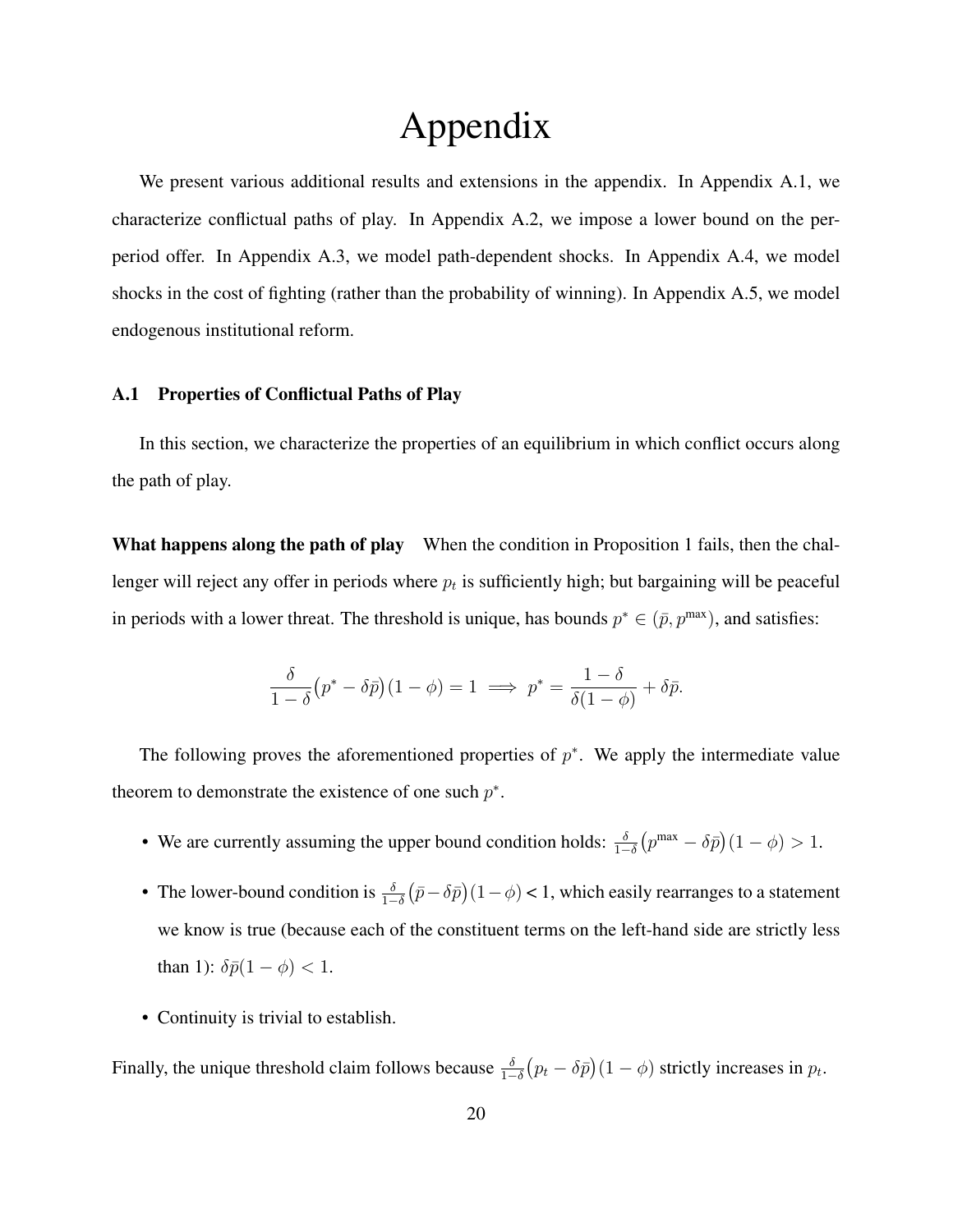How challenger strength affects the per-period probability of conflict Throughout the analysis in the paper, when we assess prospects for conflict, we mean prospects for an equilibrium in which conflict occurs along the path of play. Here we extend the analysis by considering how challenger strength affects outcomes within the set of parameter values in which conflict occurs along the equilibrium path. Along a conflictual equilibrium path, the per-period probability of conflict (assuming none has occurred previously) is the probability of drawing  $p_t > p^*$ , which equals  $1-F\left(\frac{1-\delta}{\delta(1-\phi)}+\delta\bar{p}\right).$ 

Increasing the challenger strength changes two terms in this expression:  $\bar{p}$  and the F function. Suppose we define increasing the challenger strength as a uniform rightward shift in the probability of winning of conflict, such that this probability is  $p_t + d$  for some constant  $d > 0$ . In this formulation,  $p_t$  is the "baseline" probability of winning, which still follows distribution F, and d is the change in strength from this baseline. Thus, we can use the expressions from above while replacing  $p_t$  with  $p_t + d$ , and  $\bar{p}$  with  $\bar{p} + d$ . Consequently, the per-period probability of conflict is  $Pr\left(p_t+d > \frac{1-\delta}{\delta(1-\phi)}+\delta(\bar{p}+d)\right) = 1 - F\left(\frac{1-\delta}{\delta(1-\phi)}+\delta\bar{p}-d(1-\delta)\right)$ . This term strictly increases in  $d$ . Therefore, conditional on conflict occurring along the equilibrium path, a stronger challenger makes conflict occur sooner (on average). Intuitively, a uniform rightward shift in threats improves the challenger's continuation value from accepting (because they gain higher average offers in the future) and from fighting (because they win with higher probability). The latter term dominates the former term because it is not discounted by a period.

The binary threat case permits us to explore the effects of a shift in the distribution function itself. One notion of a stronger challenger is a higher frequency of maximum-threat periods, expressed by q. In the text, we demonstrated that higher q increases the range of parameter values in which the equilibrium is peaceful. However, conditional on the equilibrium path featuring conflict, higher q in fact *raises* the per-period probability of conflict. The rationale is straightforward. A large value of  $q$  raises the average threat by enough to guarantee peace (it is straightforward to verify that the condition in Proposition 1 always holds in the binary case if  $q = 1$ ). However, the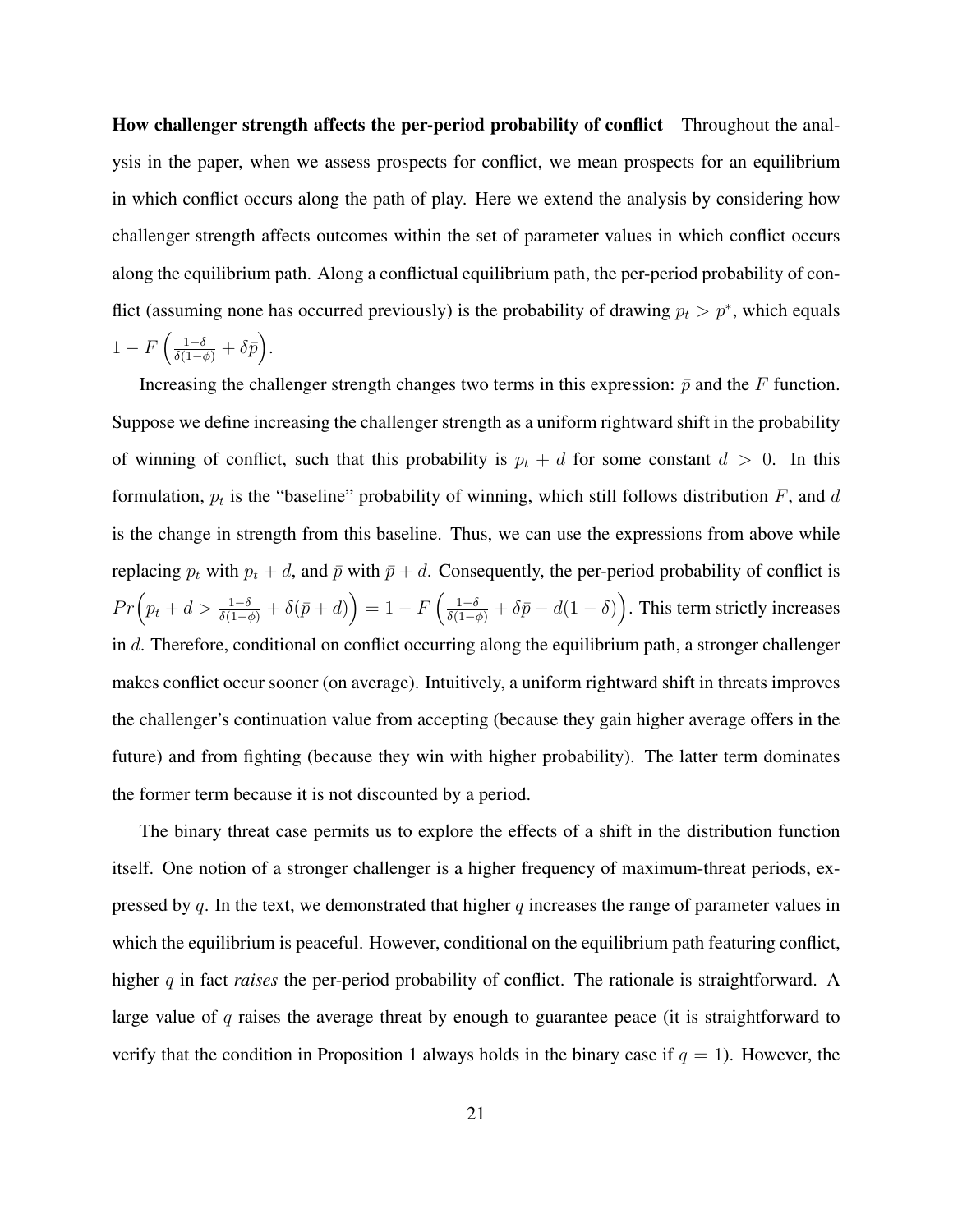cause of the higher average threat is that maximum-threat periods arise more frequently—which means that conflict is expected to occur sooner if that event ever occurs along the equilibrium path. Overall, the effect of  $q$  on the per-period probability of conflict is non-monotonic: positive and strictly increasing until it drops to 0.

We can see this visually in Figure A.1. It has the same parameter values and general setup as in Figure 1, except now we provide information on what happens in a conflictual path of play. The per-period probability of conflict is 0 in the white area (i.e., a peaceful path of play), and is positive in the gray areas (i.e., a conflict path of play); and darker colors indicate a higher perperiod probability of conflict. The non-monotonic effect of q is readily apparent: the total size of the conflict region is smaller for higher values of  $q$ , but conditional on conflict occurring along the equilibrium path, it is expected to occur sooner.

This finding highlights another twist in understanding the overall relationship between challenger strength and conflict. Depending on parameter values, a medium-sized increase in q can actually make conflict *more imminent*, whereas a large increase in q will eliminate conflict entirely.

### A.2 Lower Bound on Offers

Here we extend the model to assume that the per-period offer must satisfy  $x_t \in [\underline{x}, 1]$ , for an exogenously specified  $x < 1$ . A natural value to consider is  $x = 0$ , that is, the ruler cannot demand net transfers away from the challenger, although the following results hold for more general values of  $x$ . We derive these results under the specific case of binary challenger strength, while allowing strength to affect the minimum and maximum threats in addition to the probability of a maximumthreat period. Specifically,  $p_t \in \{p^{\min}, p^{\max}\}\$ , with  $q = Pr(p_t = p^{\max})$ . Let  $x(p_t, \underline{x})$  be the offer made when the current-period threat is  $p_t$  and the lower bound on offers is  $\underline{x}$ . For the unbounded case we analyze in the text, we write  $x(p_t, -\infty)$ . At the end of this section, we comment on modeling a lower bound for the more general distribution of threats.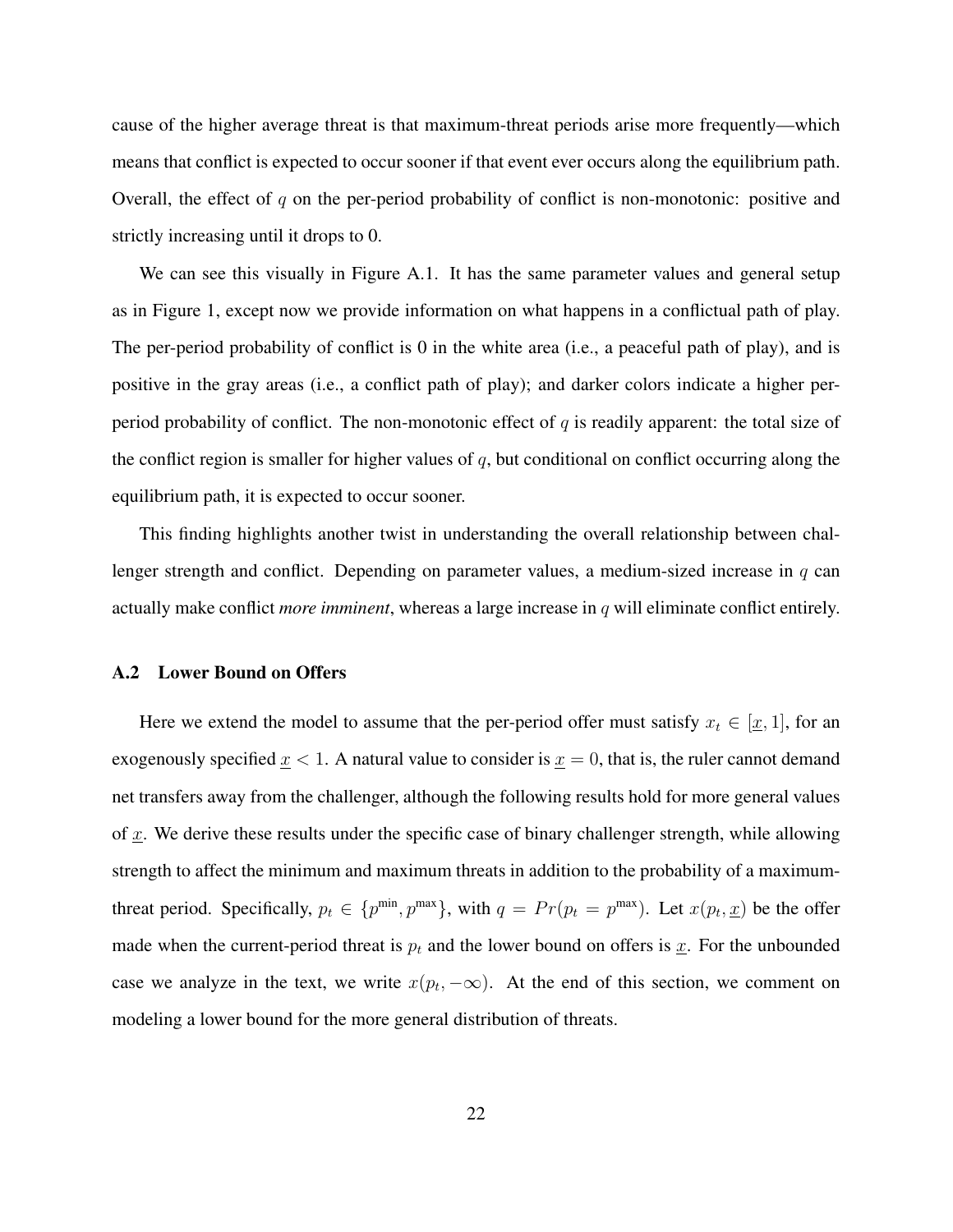

Figure A.1: Expected Time Until Conflict in Binary Threats Model

*Parameter values*:  $\delta = 0.9$ ,  $\phi = 0.5$ ,  $p^{\min} = 0$ .

By the analysis in the text, in any peaceful MPE, the offers in each period satisfy:

$$
x^*(p^{\min}, -\infty) = \frac{\delta}{1-\delta} \Big( (1-\delta(1-q))p^{\min} - \delta qp^{\max} \Big) (1-\phi)
$$

$$
x^*(p^{\max}, -\infty) = \frac{\delta}{1-\delta} \Big( p^{\max} (1-\delta q) - \delta (1-q) p^{\min} \Big) (1-\phi).
$$

If  $x \leq x^*(p^{\min}, -\infty)$ , then the lower bound never binds and the analysis is equivalent to the unbounded case. At the other extreme, if  $x > \delta p^{\max}(1 - \phi)$ , then the challenger accepts the basement offer even in a maximum-threat period.

If  $x$  is in-between these extremes, then along a peaceful equilibrium path, the ruler will offer  $x$  in a minimum-threat period, and make a higher offer in a maximum-threat period. In such an equilibrium, the offer made in a maximum-threat period must make the challenger indifferent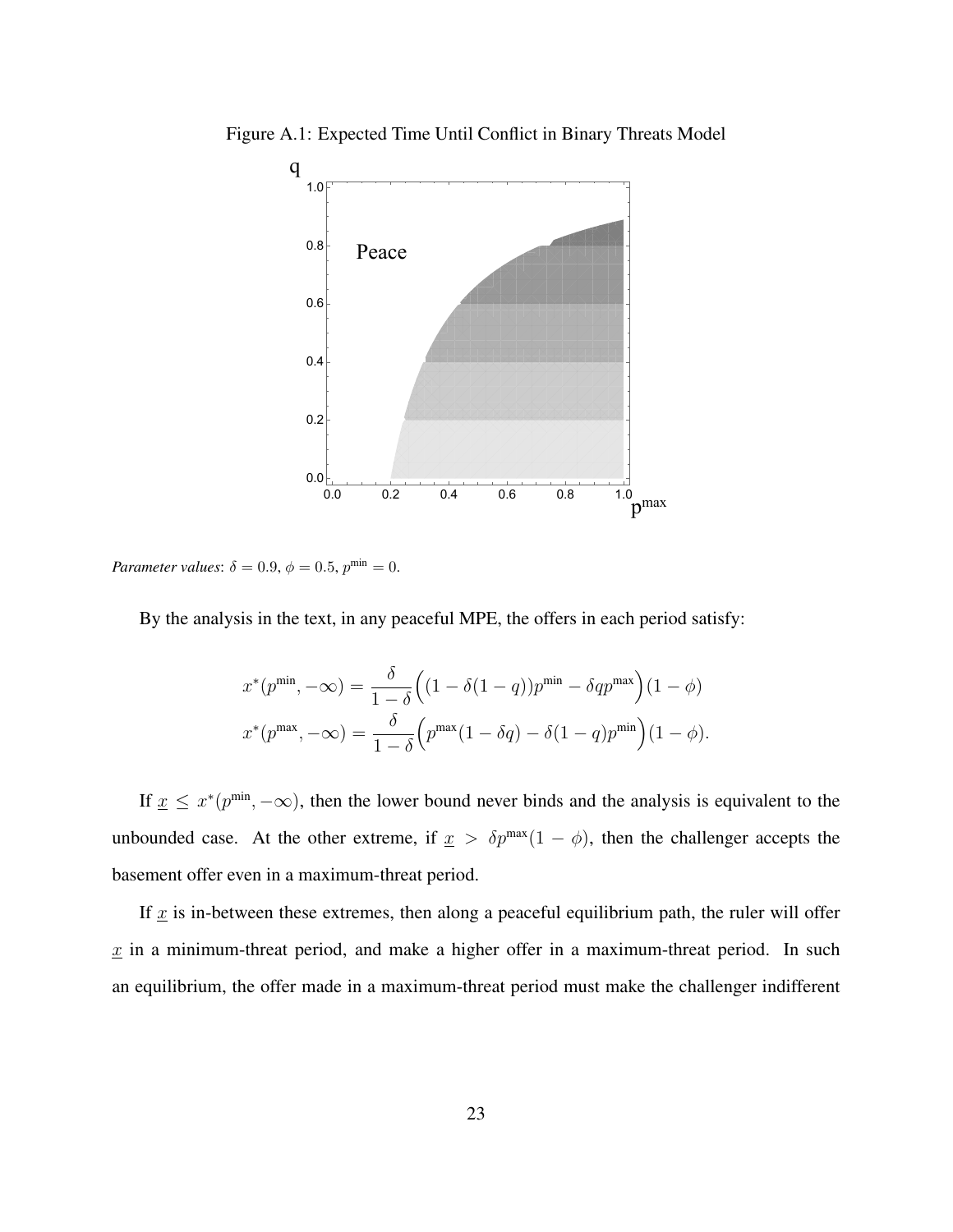between accepting and not:

$$
x^*(p^{\max}, \underline{x}) + \frac{\delta}{1-\delta} \Big( qx^*(p^{\max}, \underline{x}) + (1-q)\underline{x} \Big) = \frac{\delta}{1-\delta} p^{\max}(1-\phi)
$$

$$
\implies x^*(p^{\max}, \underline{x}) = \frac{\delta p^{\max}(1-\phi) - \delta \underline{x}(1-q)}{1-\delta(1-q)}.
$$

Given the upper bound of 1 for an offer, a peaceful MPE requires  $x^*(p^{\max}, x) \leq 1$ . The offer in a maximum-threat period decreases in  $x$  because higher basement spoils increase the challenger's average consumption in future periods. We can rearrange to show that  $x^*(p^{\max}, \underline{x}) \leq 1$  if and only if:

$$
\underline{x} \ge 1 - \frac{1 - \delta p^{\max}(1 - \phi)}{\delta(1 - q)} \equiv \underline{x}^{\text{peace}}.\tag{A.1}
$$

This threshold is strictly less than 1, which means it is always possible to set  $x$  high enough to induce a peaceful equilibrium path of play.

Finally, we point out that there is no reason to believe that the core insights would not extend for the more general distribution of threats. However, the general case is difficult to characterize analytically. Intuitively, whenever  $p_t$  is lower than some bound p, the ruler will offer exactly  $x_t = \underline{x}$ , and for all other periods the ruler will offer a higher value of  $x_t$  that makes the challenger indifferent between accepting and fighting. This breaks the linear structure of the offers in the baseline case. The specific complication is that the threshold  $p$  is endogenous to anticipated outcomes along the future path of play. This makes it difficult to characterize clean comparative statics on key parameters such as challenger strength.

# A.3 Path-Dependent States

Despite the generality of our baseline model, one stark assumption is that Nature draws threat levels independently across periods. A simple way to introduce path-dependent states is to assume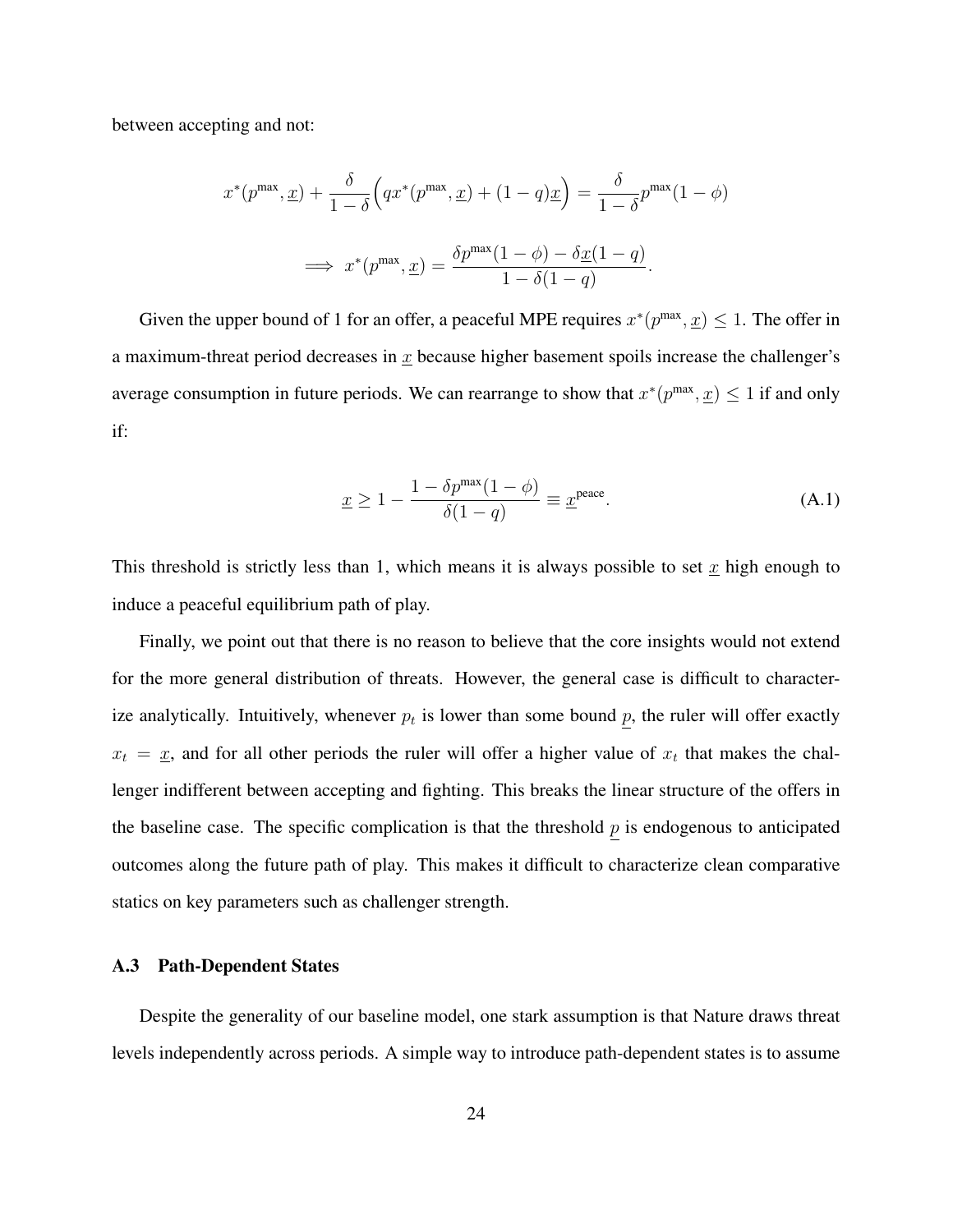that with probability  $r \in (0, 1)$ , the challenger threat in period t is equal to  $p_{t-1}$ ; and otherwise is drawn from the main distribution  $F(p; s)$ . Thus, higher values of r correspond to more persistent threat levels. The main findings here are that more persistent threats unambiguously make conflict less likely; and that when threats are sufficiently persistent, stronger challengers are unambiguously harder to buy off.

In this extension, the continuation value depends on the current value of  $p_t$ . Let  $V^C(p_t)$  be the continuation value for entering the next period when the current threat is  $p_t$ . We can write the indifference condition as:

$$
x_t(p_t) = \frac{\delta}{1 - \delta} p_t(1 - \phi) - \delta \left( rV^C(p_t) + (1 - r)V_n^C \right), \tag{A.2}
$$

where  $V_n^C = \mathbb{E}[V^C(p_t)]$  is the continuation value if the threat is "new." We can write the continuation value with threat  $p_t$  as:

$$
V^C(p_t) = x_t(p_t) + \delta \left( r V^C(p_t) + (1 - r) V_n^C \right)
$$

$$
\implies V^C(p_t) = \frac{x_t(p_t) + \delta (1 - r) V_n^C}{1 - \delta r}.
$$

Substituting this term back into Equation (A.2) yields:

$$
x_t(p_t) = \frac{\delta}{1-\delta}p_t(1-\phi) - \delta\left(r\frac{x_t(p_t) + \delta(1-r)V_n^C}{1-\delta r} + (1-r)V_n^C\right)
$$

$$
\implies x_t(p_t) = \frac{\delta(1 - \delta r)}{1 - \delta} p_t(1 - \phi) - \delta(1 - r)V_n^C. \tag{A.3}
$$

Importantly, and as in our baseline analysis, this expression is linear in  $p_t$ . As a result, we can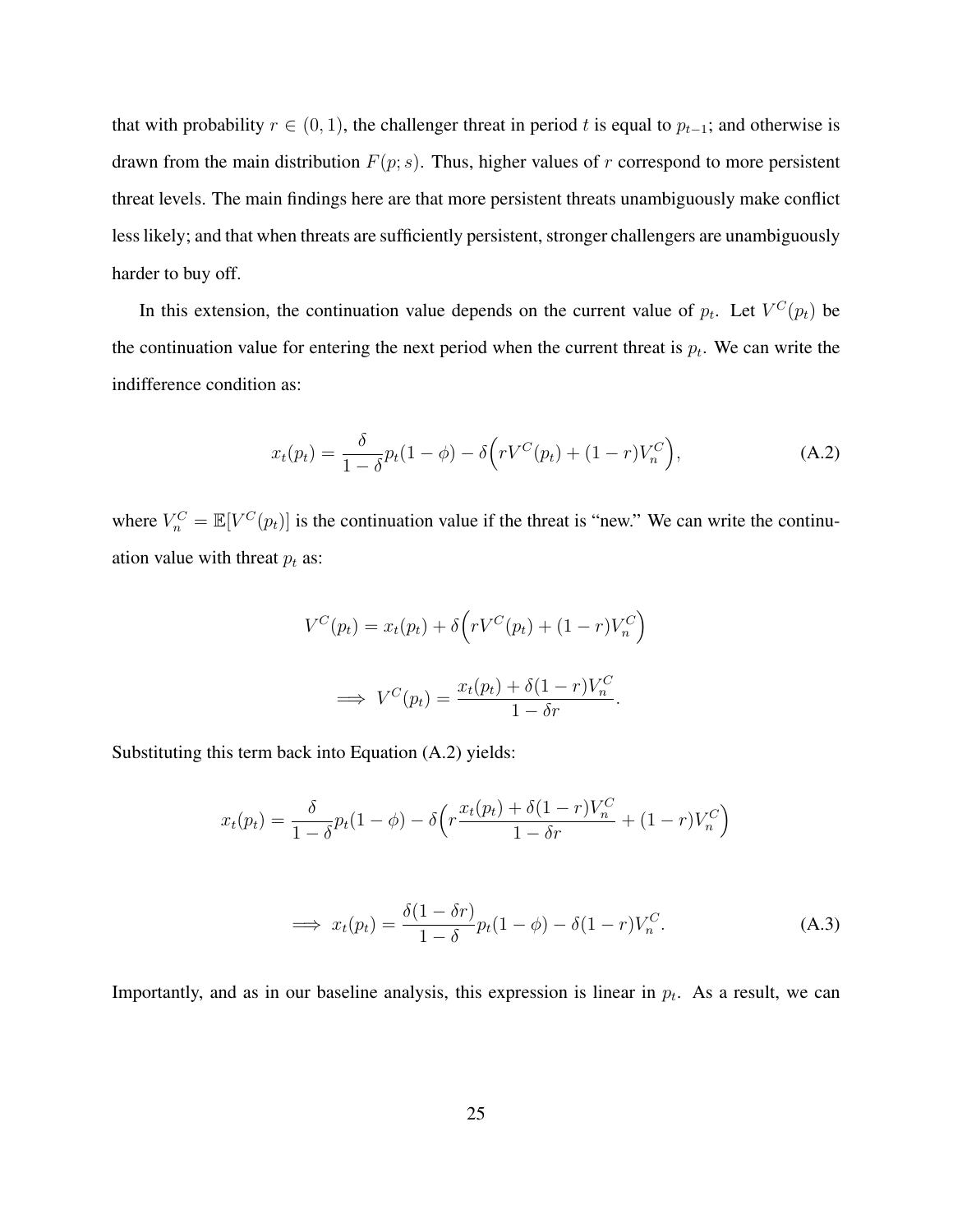solve for  $V_n^C$  as follows:

$$
V_n^C = \mathbb{E}[x_t(p_t)] + \delta V_n^C
$$
  
\n
$$
\implies V_n^C = \frac{\delta(1 - \delta r)}{1 - \delta} \bar{p}(1 - \phi) - \delta(1 - r)V_n^C + \delta V_n^C
$$

$$
\implies V_n^C = \frac{\delta}{1 - \delta} \bar{p}(1 - \phi). \tag{A.4}
$$

Note that this expression is the same as in the baseline case without path dependence,  $r = 0$ . Substituting Equation (A.4) back into Equation (A.3) provides an explicit characterization of the offer in each period:

$$
x_t(p_t) = \frac{\delta(1 - \delta r)}{1 - \delta} p_t(1 - \phi) - \delta(1 - r) \frac{\delta}{1 - \delta} \bar{p}(1 - \phi)
$$

$$
\implies x_t(p_t) = \frac{\delta}{1 - \delta} \Big( (1 - \delta r) p_t - \delta(1 - r) \bar{p} \Big) (1 - \phi).
$$

As  $r \to 0$ , we recover our baseline setup without path dependence. As  $r \to 1$ , threats do not change over time, and hence the optimal offer becomes the same as in a static version of the model,  $(1 - \phi)p_t$ . This term is strictly less than 1, which means that any equilibrium path of play is peaceful. This is expected; the reason that fighting can occur along the equilibrium path in bargaining models with limited commitment is that threat levels fluctuate over time.

In general, peace is possible when:

$$
\frac{1-\delta}{\delta(1-\phi)} \ge \underbrace{p^{\max} - \delta \bar{p}}_{\tau(s)} - \delta r(p^{\max} - \bar{p}) \equiv \tau(s, r) \tag{A.5}
$$

This term clearly shows that higher  $r$  makes this inequality true for a wider range of parameter values; and at  $r = 0$  it collapses to Equation (5). This inequality is harder to sustain for a stronger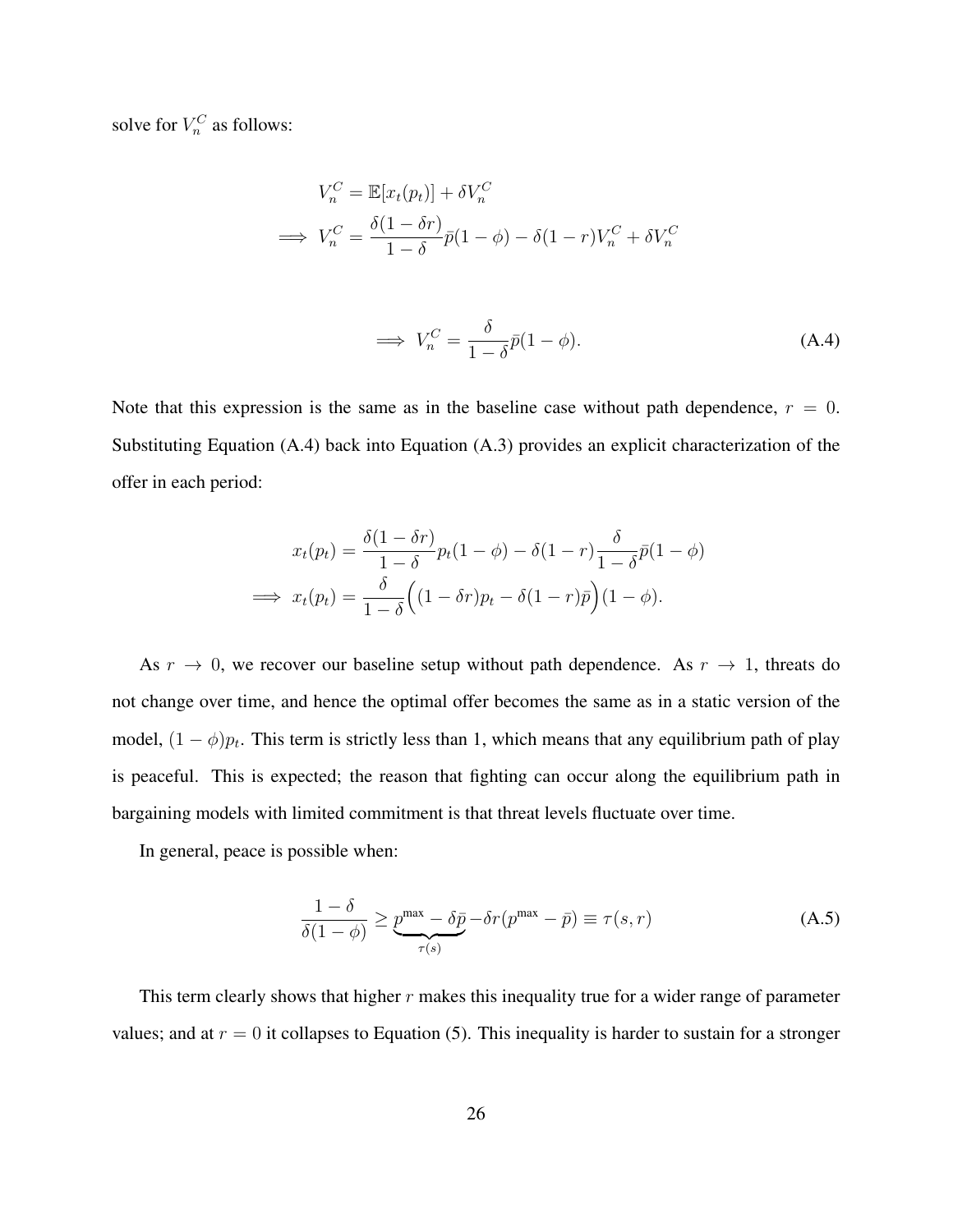challenger if  $\tau(s, r)$  increases in s:

$$
(1 - \delta r) \frac{\partial p^{\text{max}}}{\partial s} - \delta (1 - r) \frac{\partial \bar{p}}{\partial s} > 0.
$$

When threats are sufficiently persistent, stronger challengers are unambiguously harder to buy off. To see this formally, if  $r$  is sufficiently large, then the second term in the preceding expression approaches zero, whereas the first term is strictly positive for any  $\delta < 1$ . Consequently,  $\frac{\partial p^{max}}{\partial s} > 0$ implies the preceding inequality must hold.

## A.4 Fluctuating Costs of Conflict

In this section, we analyze a variant of the model in which the probability of winning is fixed but the cost of fighting fluctuates across periods. This more closely resembles the setup in Acemoglu and Robinson (2006), and the insights are qualitatively identical to our baseline model.

Suppose the probability of challenger victory is fixed at  $p \in (0, 1]$ , and the fraction of spoils that would permanently be destroyed by conflict is given by  $\phi_t$ . (We rule out the trivial case  $p = 0$ , in which it is immediately apparent that the ruler survives while offering nothing in each period.) Each  $\phi_t$  is iid and follows a distribution  $G(\phi)$ , with minimum value  $\phi^{\min}$ , maximum value  $\phi^{\max}$ , and average value  $\bar{\phi}$ .

By an identical logic as in our baseline model, the optimal transfer in every period must satisfy:

$$
x^*(\phi_t) = \frac{\delta}{1-\delta}p(1-\phi_t) - \delta V^C.
$$

In a peaceful MPE, the continuation value is written as follows. The first line is identical to the baseline setup except the integrand differs, and the final expression for  $V^C$  is identical except the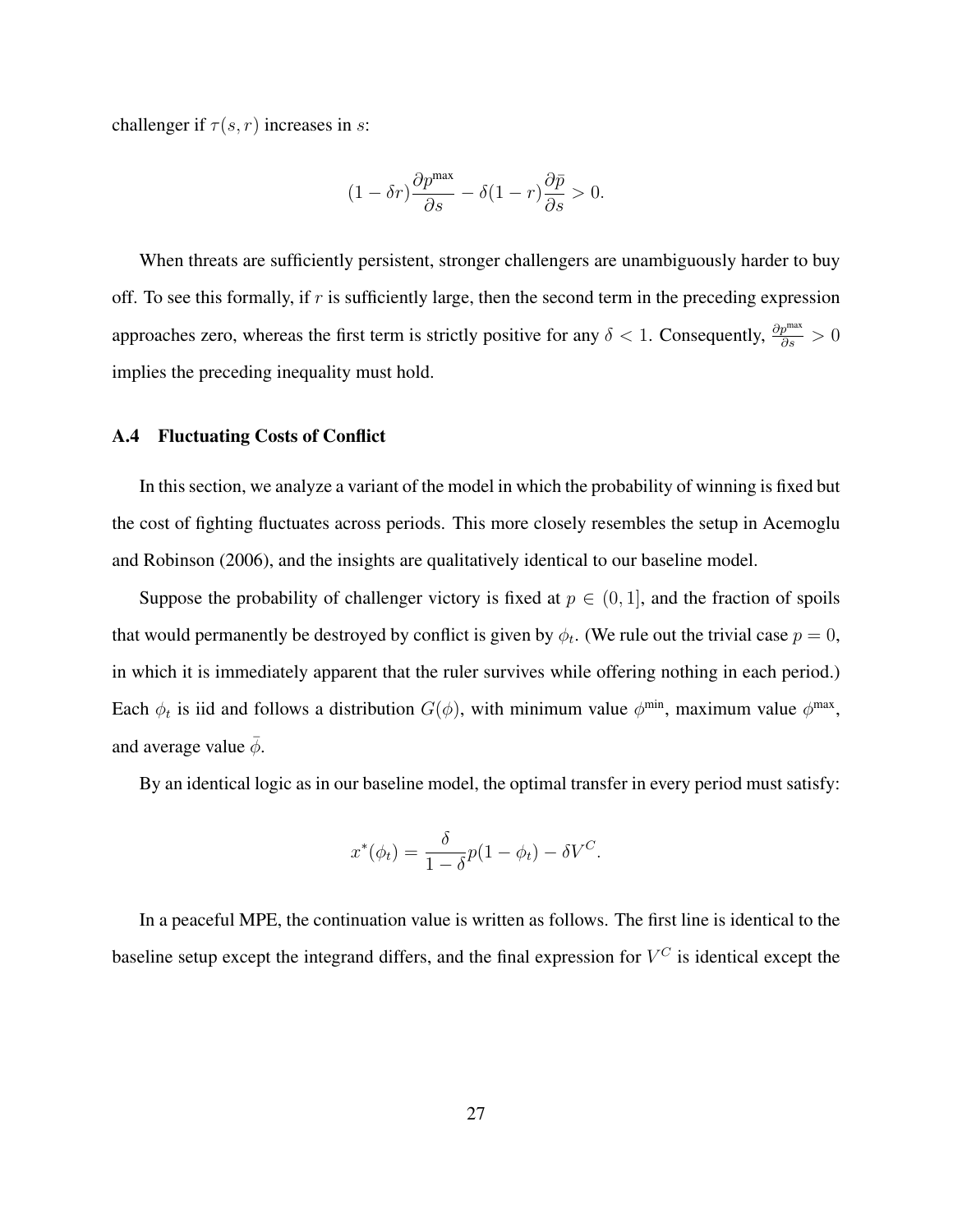average is taken over  $\phi$  rather than p.

$$
V^C = \frac{1}{1-\delta} \int_{\phi^{\min}}^{\phi^{\max}} \left[ \frac{\delta}{1-\delta} p(1-\phi) - \delta V^C \right] dG(\phi)
$$

$$
\implies V^C = \frac{\delta}{1-\delta} p(1-\bar{\phi}).
$$

Consequently, the optimal offer is:

$$
x^*(\phi_t) = \frac{\delta}{1-\delta}p\Big(1-\delta - (\phi_t - \delta\bar{\phi})\Big).
$$

The condition for a peaceful MPE is that it is possible to buy off the challenger when conflict destroys the smallest share of the pie, or:

$$
\frac{\delta}{1-\delta}p\Big(1-\delta-(\phi^{\min}-\delta\bar{\phi})\Big)\leq 1.
$$

This yields qualitatively identical comparative statics as the main analysis. If increasing challenger strength decreases the average amount destroyed by conflict but not the minimum amount, then this inequality is easier to meet, and so stronger challengers are easier to buy off peacefully. By contrast, if making the challenger stronger decreases  $\phi^{\min}$  and  $\bar{\phi}$  at an equal rate, then the opposite holds.

## A.5 Endogenous Institutional Reform

In Appendix A.2, we extended the binary threat version of the model to incorporate an exogenous lower bound  $\underline{x}$  on the ruler's per-period offer. Now we endogenize the choice of  $\underline{x}$ , which we interpret as endogenous institutional reform. In each period, after Nature realizes the challenger's threat, the ruler chooses  $\underline{x}_t \in [\underline{x}_{t-1}, 1]$ , with the initial level corresponding to that in the baseline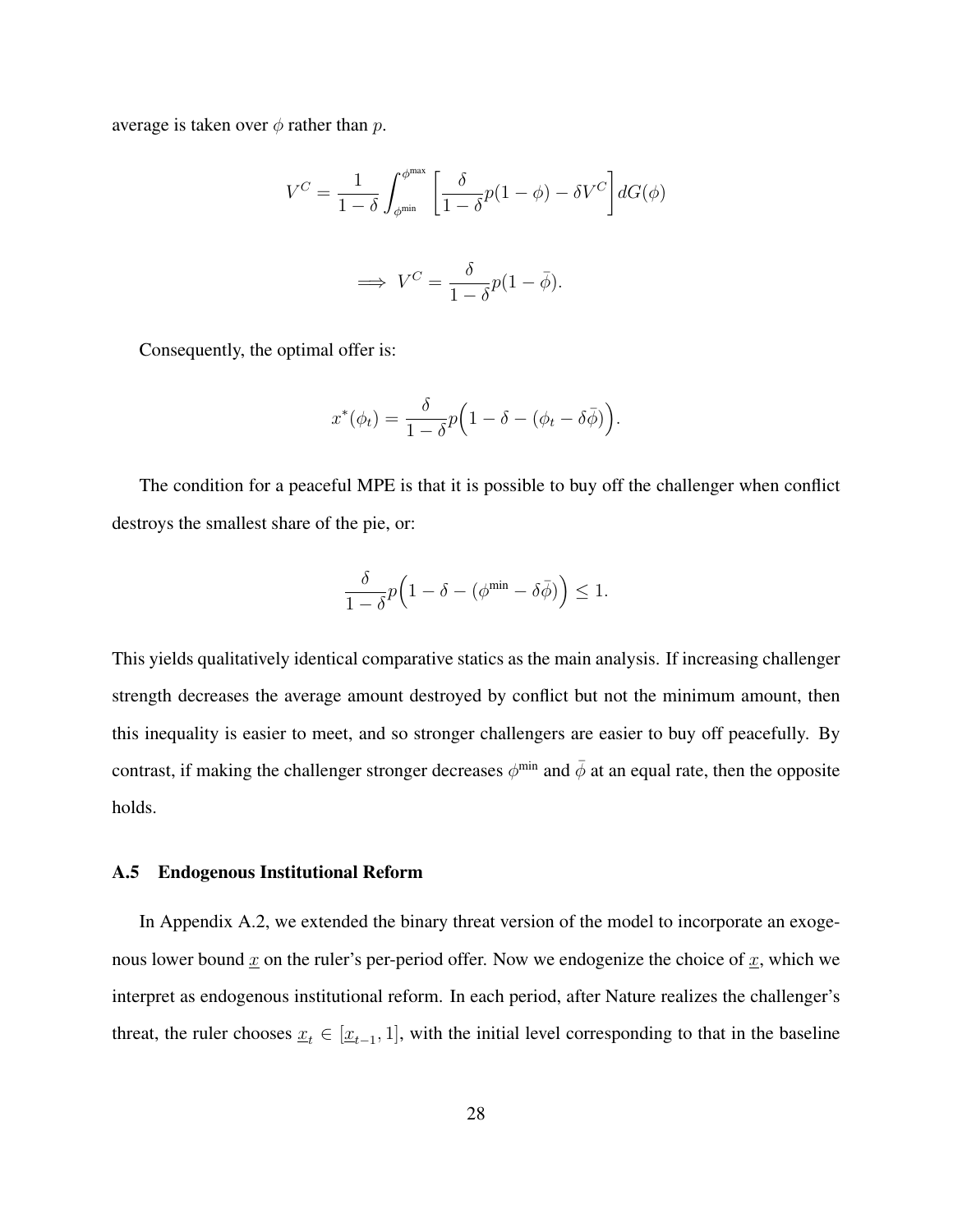game,  $x_0 = -\infty$ . This means that the institutional choice in any period is a dynamic state variable and creates a floor for the offer in all future periods; the ruler can subsequently choose to raise this floor, but not lower it. This choice could capture a wide range of institutional reforms, such as a power-sharing agreement, expanding the franchise, or civil rights protections.

We begin by presenting three preliminary results. First, if the inequality in Proposition 1 is met, then the ruler will not set  $x \geq -\infty$ . A deviant choice would either have no impact on the outcome the game, or would redistribute more surplus than needed to buy off the challenger. The interesting case is when the inequality in Proposition 1 is not met, and hence conflict will occur along the equilibrium path absent reform, on which we focus for the remainder of the analysis.

Second, the ruler never has a strict preference to reform institutions in a minimal-threat period. Doing so would simply deliver (weakly) more transfers to the challenger in a period in which they can already be induced to accept, and has no impact on the ruler's ability to buy off the challenger in a maximum-threat period (because, in such a period, the ruler can instantaneously increase the basement level of transfers).

Third, if the ruler makes institutional reforms, they will be "large." Recall from Equation (A.1) that  $x^{peace}$  is level of x at which the challenger is indifferent between accepting an offer of 1 and fighting in a maximum-threat period. This is the lowest level of  $x$  that induces a peaceful path of play. It is straightforward to rule out any finite choice  $x_t < x^{\text{peace}}$  as the optimal level of institutional reform. Such a choice does not change the challenger's preference to fight in maximalthreat periods, and simply delivers weakly more spoils to the challenger in minimal-threat periods in which they would accept anyway.

Given these preliminary results, we ask: in a maximum-threat period, if conflict would otherwise occur, will the ruler make institutional reforms sufficiently large to buy off the challenger? The following proves that the answer is always yes. We already know the ruler's lifetime expected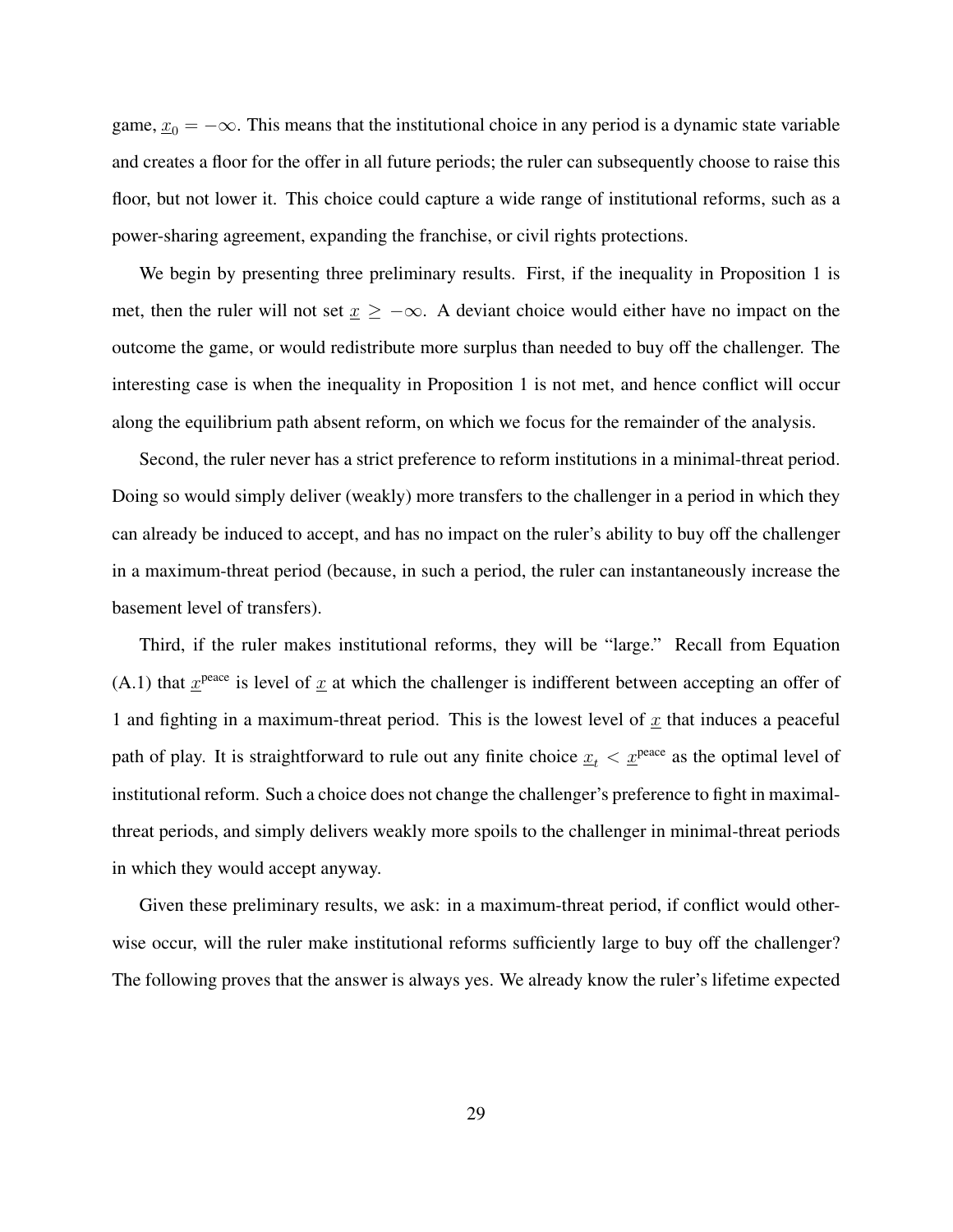utility if a conflict occurs in a maximum-threat period:

$$
\frac{\delta}{1-\delta}(1-p^{\max})(1-\phi). \tag{A.6}
$$

Alternatively, upon choosing  $\underline{x}_t \geq \underline{x}^{\text{peace}}$ , the ruler's lifetime expected utility is:

$$
1 - x^*(\underline{x}) + \frac{\delta}{1 - \delta} \Big( q(1 - x^*(\underline{x})) + (1 - q)(1 - \underline{x}) \Big), \tag{A.7}
$$

where  $x^*(\underline{x})$  is the offer that makes the challenger indifferent between accepting and fighting in a maximum-threat period, given institutions  $\underline{x}$ . Consequently, this term satisfies:

$$
x^*(\underline{x}) + \frac{\delta}{1 - \delta} \Big( qx^*(\underline{x}) + (1 - q)\underline{x} \Big) = \frac{\delta}{1 - \delta} p^{\max} (1 - \phi).
$$
 (A.8)

Upon solving Equation (A.8) for  $x^*(\underline{x})$  and then substituting back into Equation (A.7), we yield a lifetime expected utility for the ruler of:

$$
\frac{1 - \delta p^{\max}(1 - \phi)}{1 - \delta}.
$$
 (A.9)

Finally, we compare Equations (A.6) and (A.9) to yield a true inequality, thus completing the proof:

$$
\frac{1-\delta p^{\max}(1-\phi)}{1-\delta} > \frac{\delta}{1-\delta}(1-p^{\max})(1-\phi) \implies 1 > \delta(1-\phi).
$$

One notable attribute about the preceding proof is that conditional on making a large-enough institutional reform to induce peace, the ruler is in fact indifferent about the amount of institutional reform. There are a continuum of equilibrium choices in which the ruler chooses between a bit more institutional reform and somewhat fewer temporary transfers, and vice versa. We focus on the MPE with the minimum-necessary institutional reforms, which is consistent with microfoundations for such a choice posited in Dower et al. (2018) and Powell (2020).